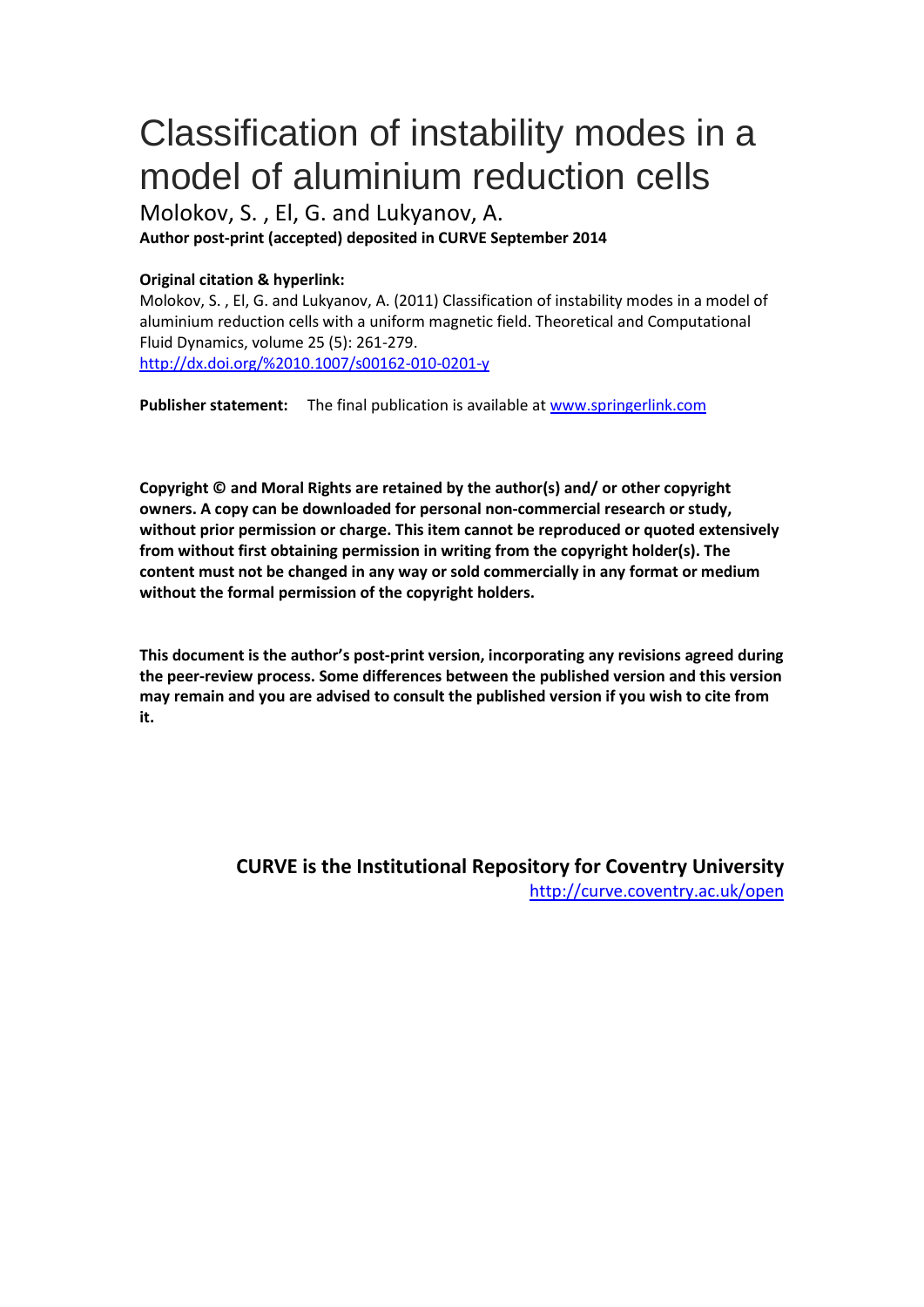**Sergei Molokov • Gennady El • Alexander Lukyanov**

# **Classification of instability modes in a model of aluminium reduction cells with a uniform magnetic field**

**Abstract** A unified view on the interfacial instability in a model of aluminium reduction cells in the presence of a uniform, vertical, background magnetic field is presented. The classification of instability modes is based on the asymptotic theory for high values of parameter  $\beta$ , which characterises the ratio of the Lorentz force based on the disturbance current, and gravity. It is shown that the spectrum of the travelling waves consists of two parts independent of the horizontal cross-section of the cell: highly unstable wall modes and stable or weakly unstable centre, or Sele's modes. The wall modes with the disturbance of the interface being localized at the sidewalls of the cell dominate the dynamics of instability. Sele's modes are characterised by a distributed disturbance over the whole horizontal extent of the cell. As  $\beta$  increases these modes are stabilized by the field.

**Keywords** Magnetohydrodynamics **•** Waves **•** Aluminium reduction cells **•** Interfacial instability

**PACS** 47.65.-d **•** 47.20.Ma **•** 47.35Bb **•** 47.35.Tv

G. El

A. Lukyanov

S. Molokov, corresponding author

Applied Mathematics Research Centre, Coventry University, Priory Street, Coventry CV1 5FB, UK E-mail: s.molokov@coventry.ac.uk

Department of Mathematical Sciences, Loughborough University, Loughborough LE11 3TU, UK E-mail: G.El@lboro.ac.uk

Department of Mathematics, University of Reading, 9 Whiteknights, PO Box 220, Reading RG6 6AX, UK E-mail: a.lukyanov@reading.ac.uk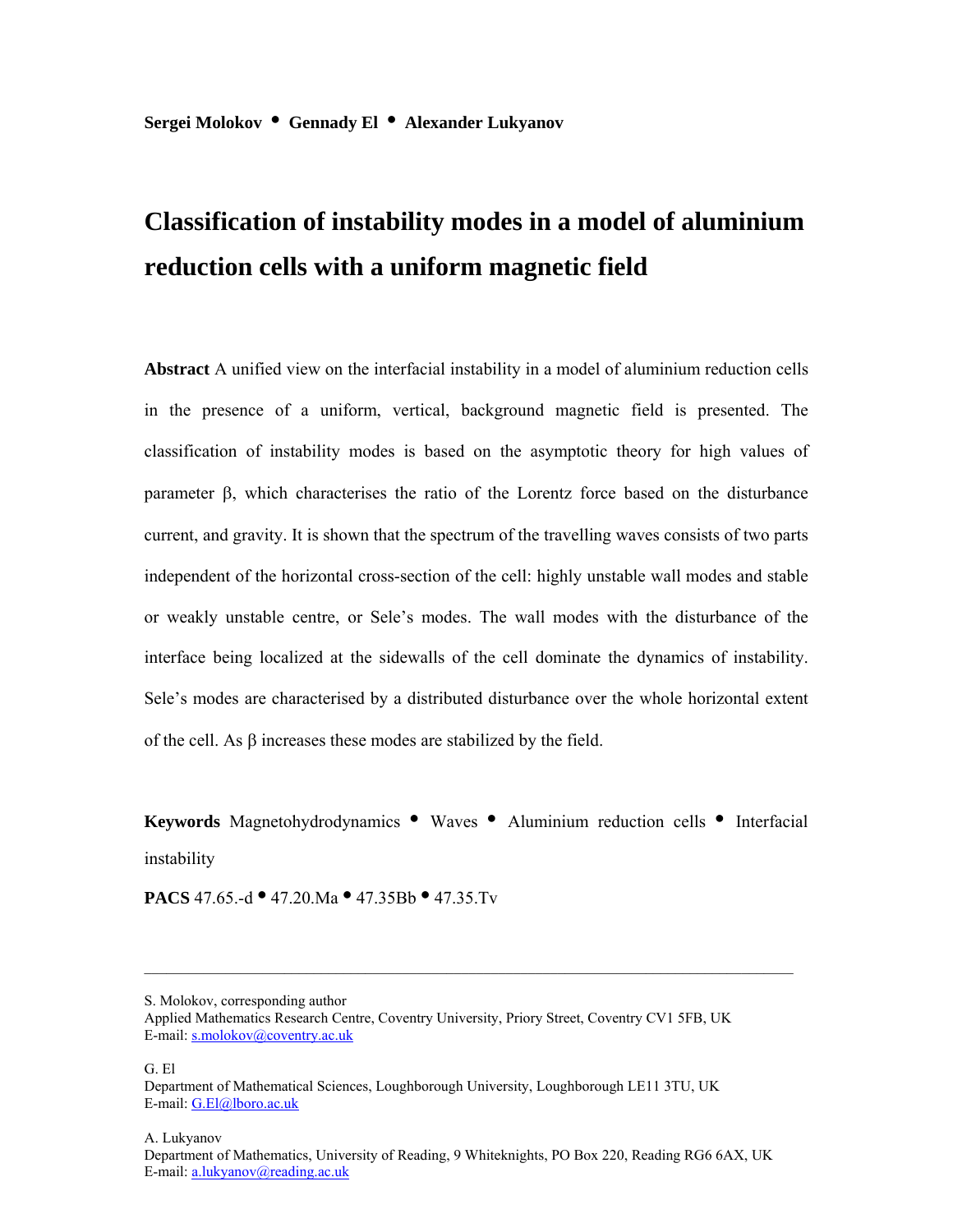# **1. Introduction**

Aluminium is produced by decomposing alumina dissolved in a molten cryolite (sodium aluminium fluoride) by an electric current  $I_0^*$  of 350-500kA, which passes vertically down from the anode to the cathode (Fig. 1). As a result of this process, a two-layer fluid system is formed with molten aluminium at the bottom of the cell and a slightly lighter cryolite at the top. Aluminium is then siphoned from the cell periodically.

As cryolite is a very poor conductor, much of the energy supplied is wastefully released in the cryolite layer in the form of Joule heating. The desire to reduce the thickness of the cryolite layer, and thus to reduce the energy losses to a minimum, is limited by interfacial instabilities, which are magnetohydrodynamic (MHD) in nature. They result from the interaction of the disturbance current with the external magnetic field, which is induced in the external circuit supplying current to the cell [1]. This interaction creates the Lorentz force, which acts on aluminium. The resulting interfacial wave may amplify with time and may lead to the instability. Therefore, it is vitally important to understand the nature of instabilities, and to find the ways to control them.

It is not surprising then that the interfacial instability of a two-layer system in the presence of a vertical current and a background magnetic field, has been studied by many authors, see a review in [2]. Various aspects of the problem, as well as possible sources of instability have been investigated. These are spatial nonuniformities of the external magnetic field, various components of the field (horizontal/vertical), standing or travelling waves in bounded or unbounded domains, etc. Several methods to control the instability by mechanical means [3] and by a low-frequency alternating magnetic field [4] have also been proposed.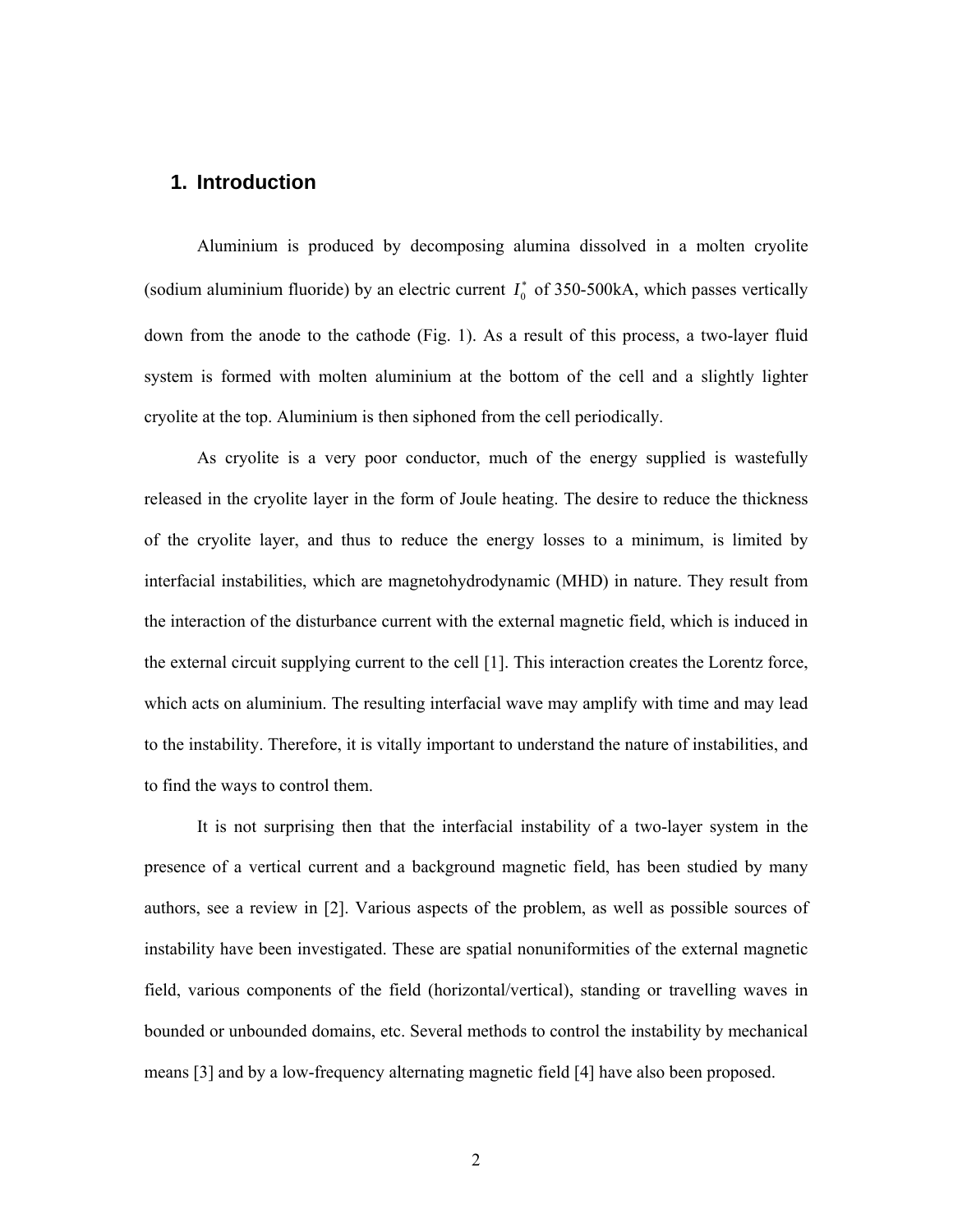

FIG. 1. Simplified schematic diagram of the aluminium reduction cell with horizontal crosssection given by an arbitrary function  $\Gamma(x^*, y^*) = 0$ 

A particular, widely used, simplified model of the MHD interaction within the cells leading to the instability has been suggested in [1], [5]-[7] and later employed in [8]-[16]. The model is based on the assumptions that the external, vertical magnetic field is uniform, and that the cell is completely covered by the anode. Concerning the nature of the instability within the limits of this model, main conclusions made by previous authors may be summarised as follows.

First of all, the external magnetic fields are highly complex, spatially varying within the cell. It has been recognized, however, that the most dangerous component of the field is vertical. It destabilizes the cell even if it is uniform [6].

Secondly, for certain cell geometries there is a critical value of the dimensionless parameter

$$
\beta = j_0^* B_0^* L^{*2} / [H_1^* H_2^* (\rho_1^* - \rho_2^*) g^*],
$$

above which the disturbance of the interface starts growing in magnitude. In the above  $j_0^*$  is the density of the supplied current,  $B_0^*$  is the induction of the vertical component of the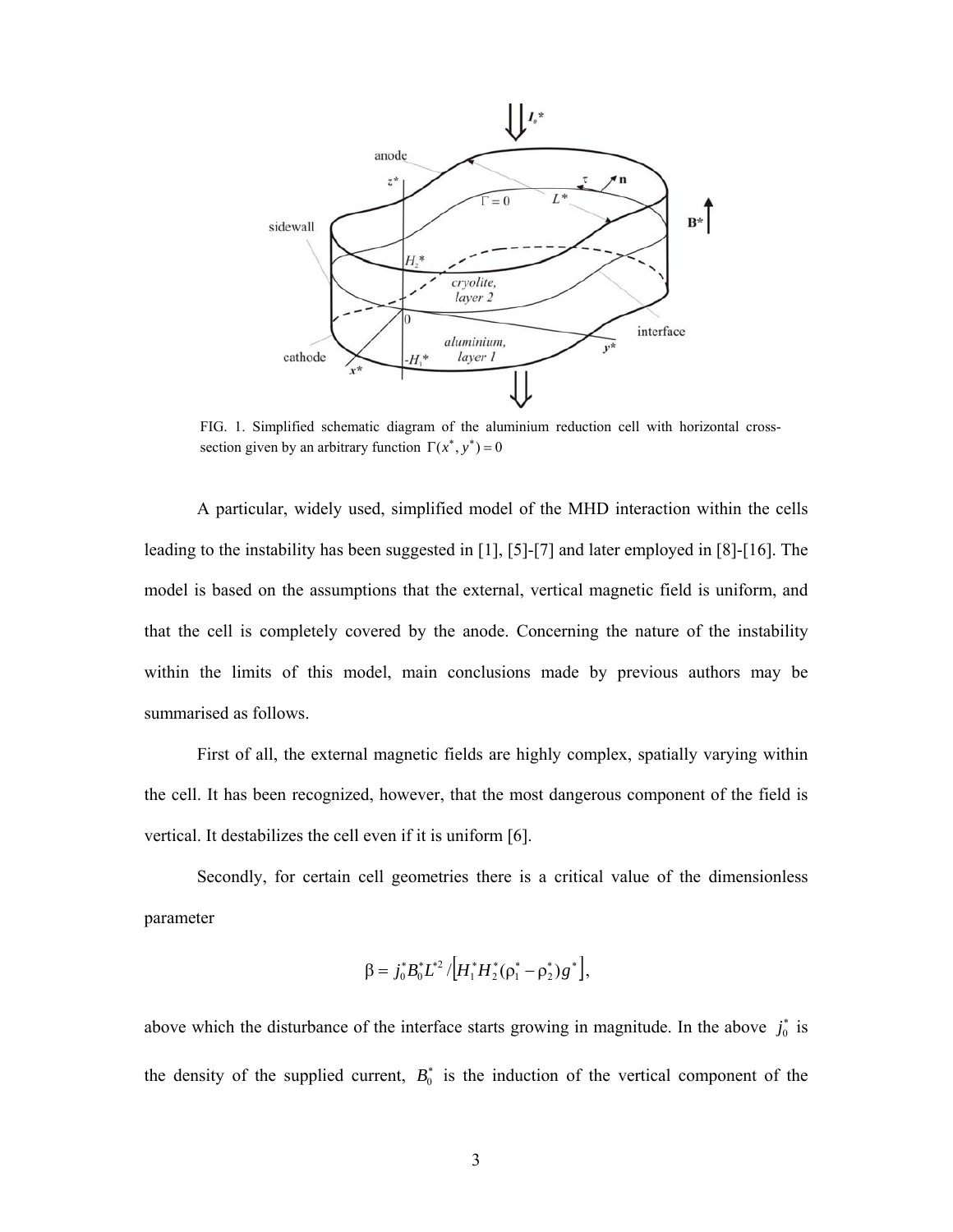magnetic field,  $L^*$  is a typical horizontal dimension of the cell,  $H_1^*$ ,  $\rho_1^*$  and  $H_2^*$ ,  $\rho_2^*$  are thicknesses and densities of aluminium and cryolite layers, respectively, and  $g^*$  is gravitational acceleration. From the expression for  $\beta$  it is clear that the reduction of the thickness of the cryolite layer, the increase of the current density, or the increase of the intensity of the background field has the same effect. Each of these actions leads to the increase in the parameter  $\beta$ , and may push its value above critical.

Parameter  $\beta$  characterises the ratio of the Lorentz force based on the scalings of the disturbance current,  $\eta_0^* j_0^* L^2 / (H_1^* H_2^*)$  (i.e. the horizontal current owing to the disturbance of the interface), and the vertical component of the magnetic field,  $B_0^*$ , on the one hand, and gravity,  $\eta_0^*(\rho_1^* - \rho_2^*)g^*$ , on the other. Here  $\eta_0^*$  is the characteristic amplitude of the elevation of the interface. For  $\beta \gg 1$  the electromagnetic effects dominate gravity. In aluminium reduction cells parameter  $\beta$  varies in the range  $1 \leq \beta \leq 340$  [14], [15], [2].

Finally, the equilibrium is most unstable to long waves with the wavelength comparable to the horizontal dimension of the cell.

It is important to note that the discussion above, as well as this investigation, is related to *the MHD instability*, which is always very long-wave (of the order of 10-40m) and violent, as confirmed by a recent experiment [17]. The so-called *MHD noise* [18] involving waves of 0.5-2m in length and of finite but small amplitude is always present during the smelting process, but it does not affect the stability of the cells and thus is of no concern here.

Several scenarios of the MHD instability have been proposed. Sneyd and Wang [6] and Bojarevics and Romerio [7] have independently proposed a model, later explored by Davidson and Lindsay [10], whereby the instability occurs owing to the magnetic coupling of gravity waves inside the whole domain occupied by the fluids. The interface becomes unstable owing to an internal resonance of these waves.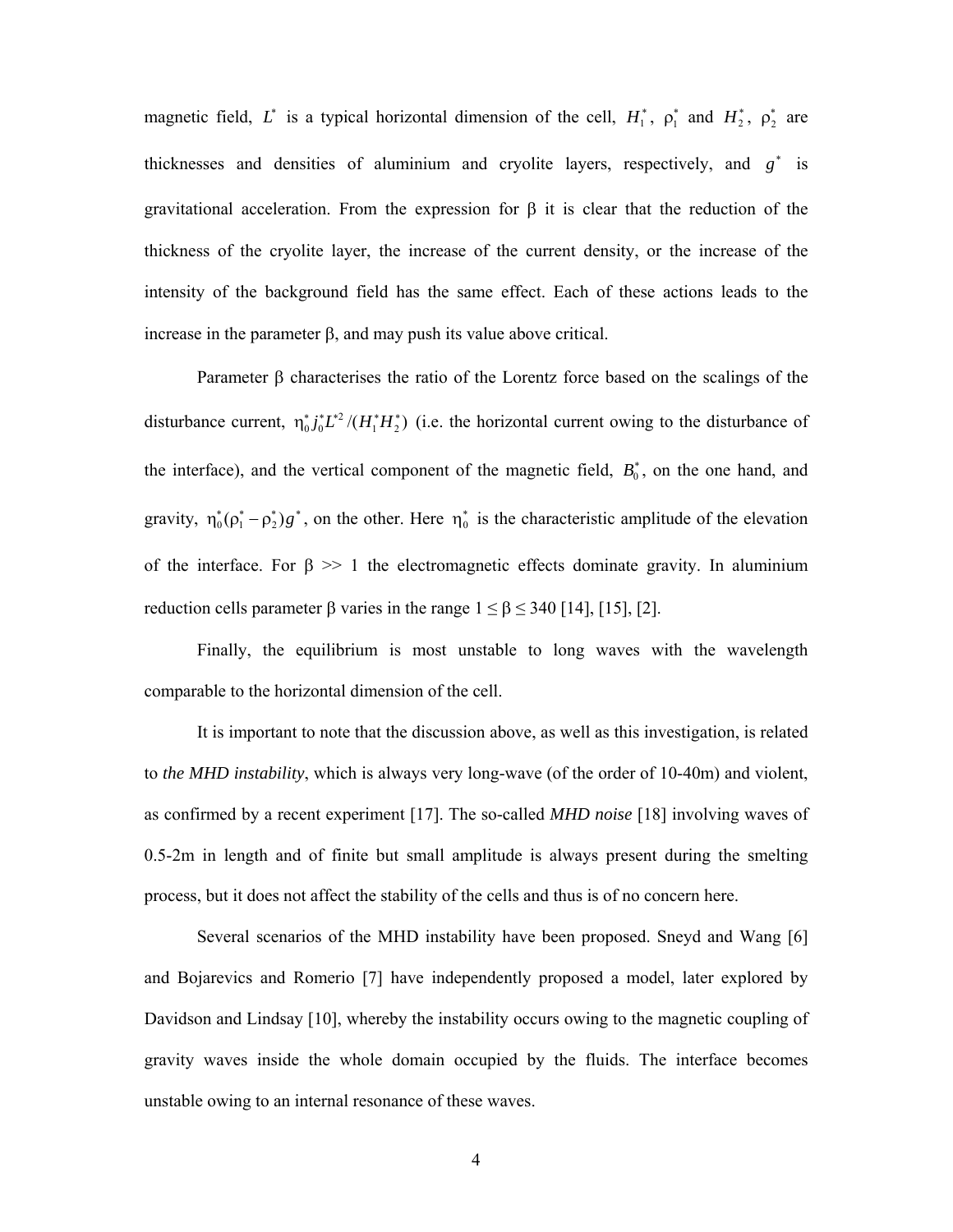This mechanism, however, has been questioned by Lukyanov, El and Molokov [12], who noted that the key coupling between gravity and the Lorentz force occurs at the sidewalls rather than inside the domain. It has been suggested that the instability in closed domains takes place as a result of multiple reflections and amplification of the waves at the sidewalls.

Further, an exact solution for a circle has been analysed in [12] for  $\beta \gg 1$  for the modes corresponding to the most unstable, long waves. It has been shown that for these modes both the growth rate of instability and the frequency increase as  $\sqrt{\frac{\beta}{2}}$  independent of the mode number in the azimuthal direction, which gives a hint at universality of this dependence.

This universality has been confirmed independently by Morris and Davidson [13] using either  $g^* \to 0$  of long-wave limits and by Molokov, El and Lukyanov [14] using the  $\beta$  $\gg$  1 asymptotics, who have shown that the growth rate of the most unstable modes is proportional to  $\sqrt{\beta/2}$  independently of the geometry of the cell.

Thus there exist three different explanations of the instability. Here we reconcile the results obtained by previous authors and present a unified theory for this simplified model of the process based on the asymptotic analysis for high values of  $\beta$ . We show that all the modes of instability may be classified into two distinct groups independent of the cell geometry, and discuss mechanisms of instability for each group.

The first group consists of the wall modes, which are localised at the sidewalls of the cell. These modes are highly unstable with the growth rate proportional to  $\sqrt{\beta/2}$  for  $\beta \gg 1$ . The mechanism of instability of these modes is semi-local as is discussed below.

The second group consists of centre-, or Sele-, modes, which are either stable or weakly unstable. The instability mechanism of these modes is global, essentially due to Sele [1].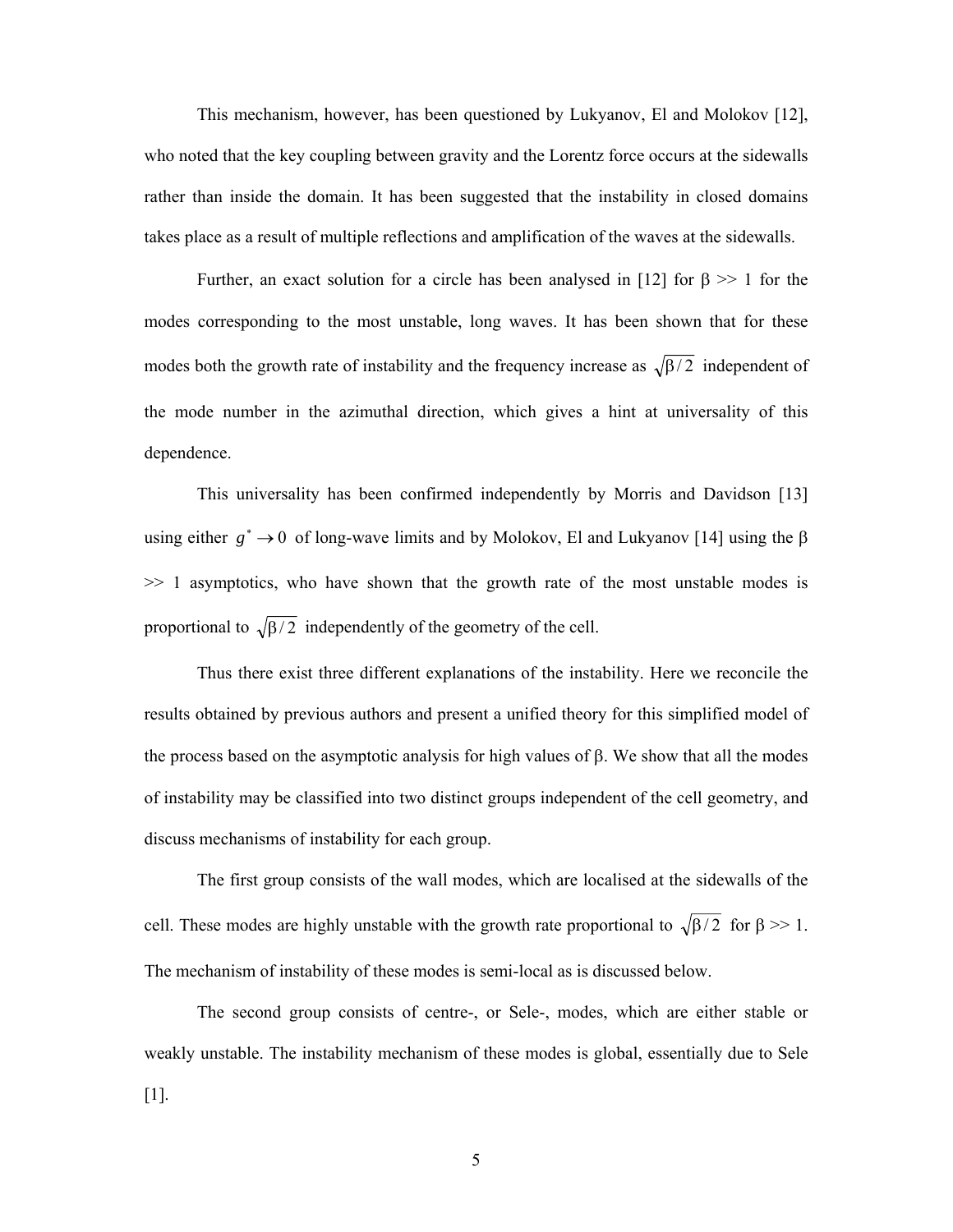# **2. Formulation**

It is assumed here that the vertical magnetic field  $\mathbf{B}^* = B_0^* \mathbf{e}_z$  is uniform, and that the two-fluid system is contained in a finite or semi-infinite domain as shown in Fig. 1, where  $(x^*$ ,  $y^*, z^*$ ) are Cartesian co-ordinates. The cell is supposed to be completely covered by the anode. Molten aluminium and cryolite form layers 1 and 2, respectively. Aluminium, cryolite, and cathode are characterised by the electrical conductivities  $\sigma_1^*$ ,  $\sigma_2^*$ , and  $\sigma_c^*$ , respectively, which are ranked as follows:  $\sigma_2^* \ll \sigma_1^*$ . The sidewalls of the box are electrically insulating. Typical values of parameters of the cell are:  $H_1^* = 0.3m$ ,  $H_2^* = 0.05m$ ,  $\rho_1^* = 2300kg/m^3$ ,  $\rho_2^* = 2100kg/m^3$ ,  $\sigma_1^* = 3.3 \cdot 10^6 (\Omega \cdot m)^{-1}$ ,  $\sigma_2^* = 200 (\Omega \cdot m)^{-1}$ ,  $\sigma_c^* = 2 \cdot 10^4 (\Omega \cdot m)^{-1}$ ,  $L^* = 10m$ ,  $B_0^* = 3 \cdot 10^{-3} - 10^{-2}T$ , and  $I_0^* = 350 - 500kA$ .

The assumptions of a uniform magnetic field and of continuous anode allow to neglect the background flow which is otherwise present in the cells. Note also that the operating cells are rectangular but we will consider cells of various horizontal geometries, such as the halfplane, a channel, and a circle, as this helps to uncover various mechanisms of the instability.

We will be concerned with the stability of a plane interface located at  $z^* = 0$  in the long-wave approximation. The shallow-water model we use, based on the assumption  $\epsilon = H_1^* / L^* \ll 1$  (typically  $\epsilon \propto 0.03$ ), is essentially that developed by Urata [5] and is not derived here. For infinitesimally small perturbations of the interface the dimensionless, twodimensional, time dependent equations reduce to [12], [16]:

$$
\frac{\partial^2 \eta}{\partial t^2} + \gamma \frac{\partial \eta}{\partial t} = \nabla^2 \eta \,, \quad \nabla^2 \phi = -\eta \,, \tag{1a,b}
$$

where length, time *t*, the elevation of the interface  $\eta(x, y, t)$ , and the electric potential in aluminium  $\phi(x, y, t)$  are scaled with L<sup>\*</sup>, L<sup>\*</sup>/c<sup>\*</sup>,  $\eta_0^*$ , and  $\eta_0^* j_0^* L^{*2}/(\sigma_1^* H_1^* H_2^*)$ , respectively. In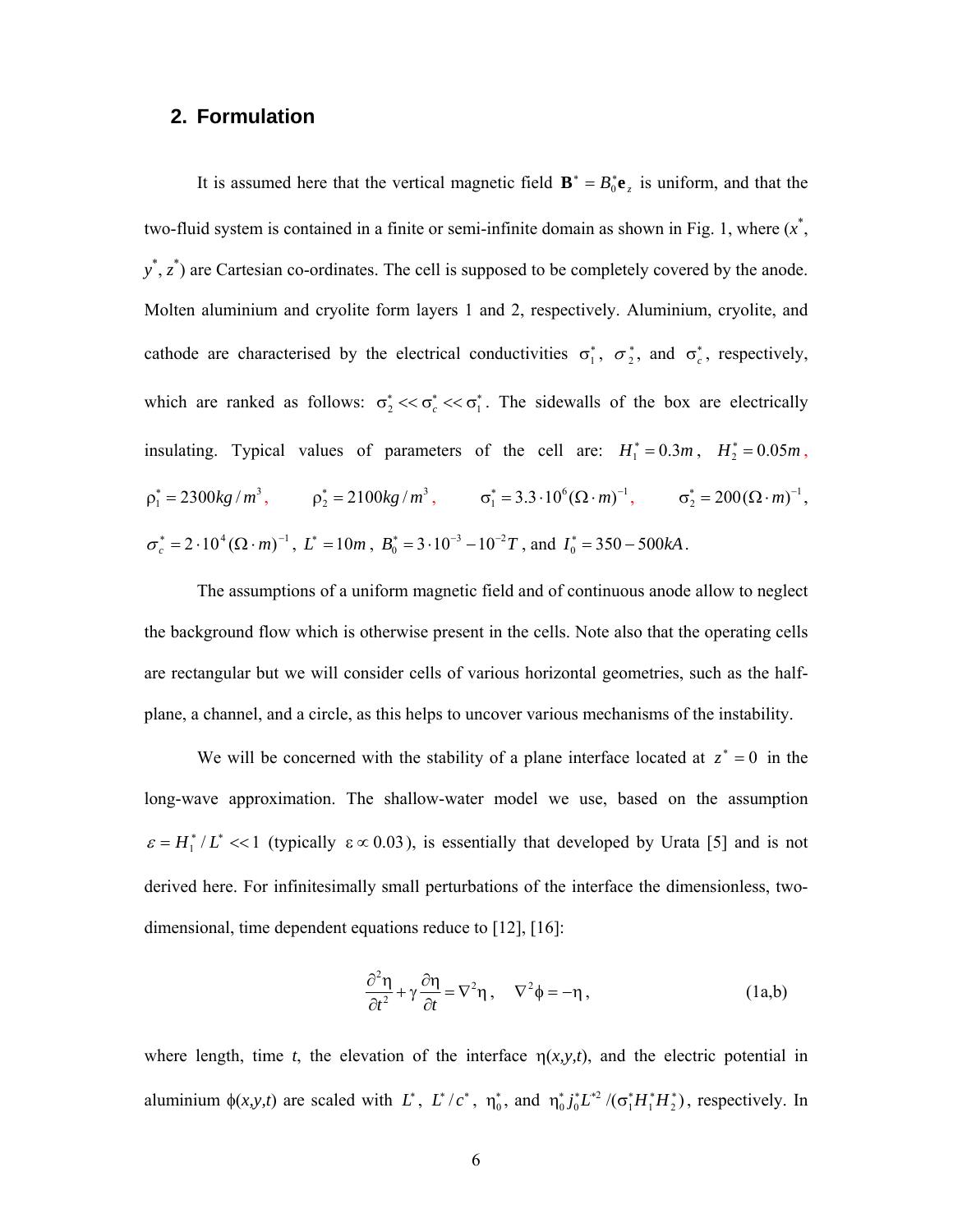the above  $\gamma = \overline{\gamma}^* L^* / c^* \overline{\rho}^*$  is the dimensionless dissipation coefficient,  $c^* = (g^* \Delta \rho^* / \overline{\rho}^*)^{1/2} \approx 20 \, \text{cm/s}$  is the phase speed of the interfacial gravity waves,  $\Delta \rho^* = \rho_1^* - \rho_2^*$ ,  $\overline{\rho}^* = \rho_1^* / H_1^* + \rho_2^* / H_2^*$ ,  $\overline{\gamma}^* = \rho_1^* \gamma_1^* / H_1^* + \rho_2^* \gamma_2^* / H_2^*$ , and  $\nabla \equiv \partial / \partial x \mathbf{e}_x + \partial / \partial y \mathbf{e}_y$ . Assuming  $\gamma_1^* = \gamma_2^* = 0.03 s^{-1}$  as in [11], [14], gives  $\gamma = \gamma_1^* L^* / c^* \approx 0.755$  as a typical value of the dimensionless dissipation coefficient  $\gamma$ .

 The boundary condition for the electrically insulating sidewalls and the nonpenetration condition at these walls yield

$$
\frac{\partial \phi}{\partial n} = 0 \ , \quad \frac{\partial \eta}{\partial n} = -\beta \frac{\partial \phi}{\partial \tau} \quad \text{at } \Gamma, \tag{2a,b}
$$

respectively. Here function  $\Gamma(x, y) = 0$  defines the shape of the boundary (horizontal geometry of the cell);  $\partial/\partial n$  and  $\partial/\partial \tau$  are normal and tangential derivatives to  $\Gamma = 0$ , respectively. Note that the right-hand side of Eq. (2b) results from the normal component of the Lorentz force to the boundary.

 Eqs. (1) and (2) are the wave equation with linear damping and the Poisson equation for the electric potential in aluminium. Damping leads to the reduction of the growth rate and to a certain change in frequency of the waves. As this is not a crucial issue for this study, hereinafter we will assume that  $\gamma = 0$ .

The electrical and mechanical parts of the problem are coupled in Eq. (1b) and in the boundary condition (2b). As we will see below, each type of coupling is associated with a particular group of instability modes. For both of them, however, coupling at the boundary is important. Indeed, in the absence of the background field, when  $\beta = 0$ , the coupling at the boundary disappears, while that in Eq. (1b) remains. This gives pure gravity waves, satisfying the boundary condition

$$
\frac{\partial \eta}{\partial n} = 0 \text{ at } \Gamma. \tag{3}
$$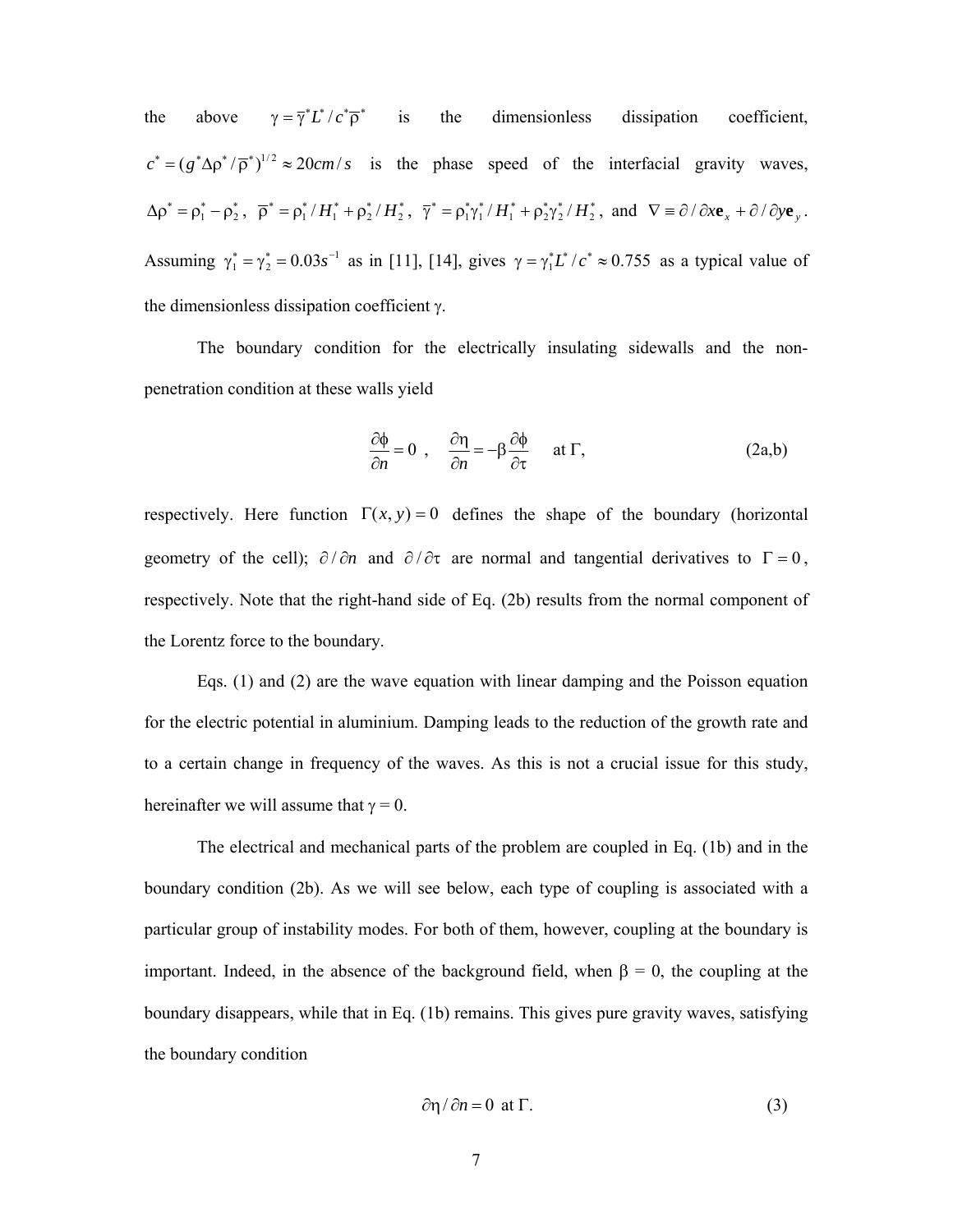The electric potential redistributes passively, following the differences in the elevation of the interface. Thus for  $\beta \neq 0$  coupling at the boundary is essential. It vanishes if the boundary is removed to infinity, which explains why the equilibrium in an unbounded domain is stable [19].

Moreover, suppose for an instant that the sidewalls are perfect electric conductors. Then the boundary condition (2a) is replaced by

$$
\phi = 0 \quad \text{along } \Gamma,\tag{4}
$$

while condition (2b) is reduced to Eq. (3). The problem for  $\eta$  again decouples from that for  $\phi$ , implying no instability. It will be shown below that this is what happens for a particular group of instability modes in the limit  $\beta \rightarrow \infty$ .

 It should be noted that the condition of a perfectly conducting wall if applied to the full problem would alter the path of the main electric current, which might lead to other type of instabilities. However, the one studied here would vanish.

To summarize, for instability to occur it is essential not only that the boundary is present, but that it is electrically insulating [13], [14]. These observations are crucial for further understanding of the nature of the unstable modes, as well as for the explanation of the fact that some modes develop strong growth, while the other ones are either weakly unstable or stable. This will be shown for several geometries of the cell.

In what follows we analyse first the exact solutions for a half-plane and for a circle for  $\beta \gg 1$ , and then develop an asymptotic solution for an infinite channel drawing attention to the common features of the instability modes for these geometries. Finally we will discuss the results obtained both here and previously and will develop a unified view of the mechanisms of instability for each group of modes.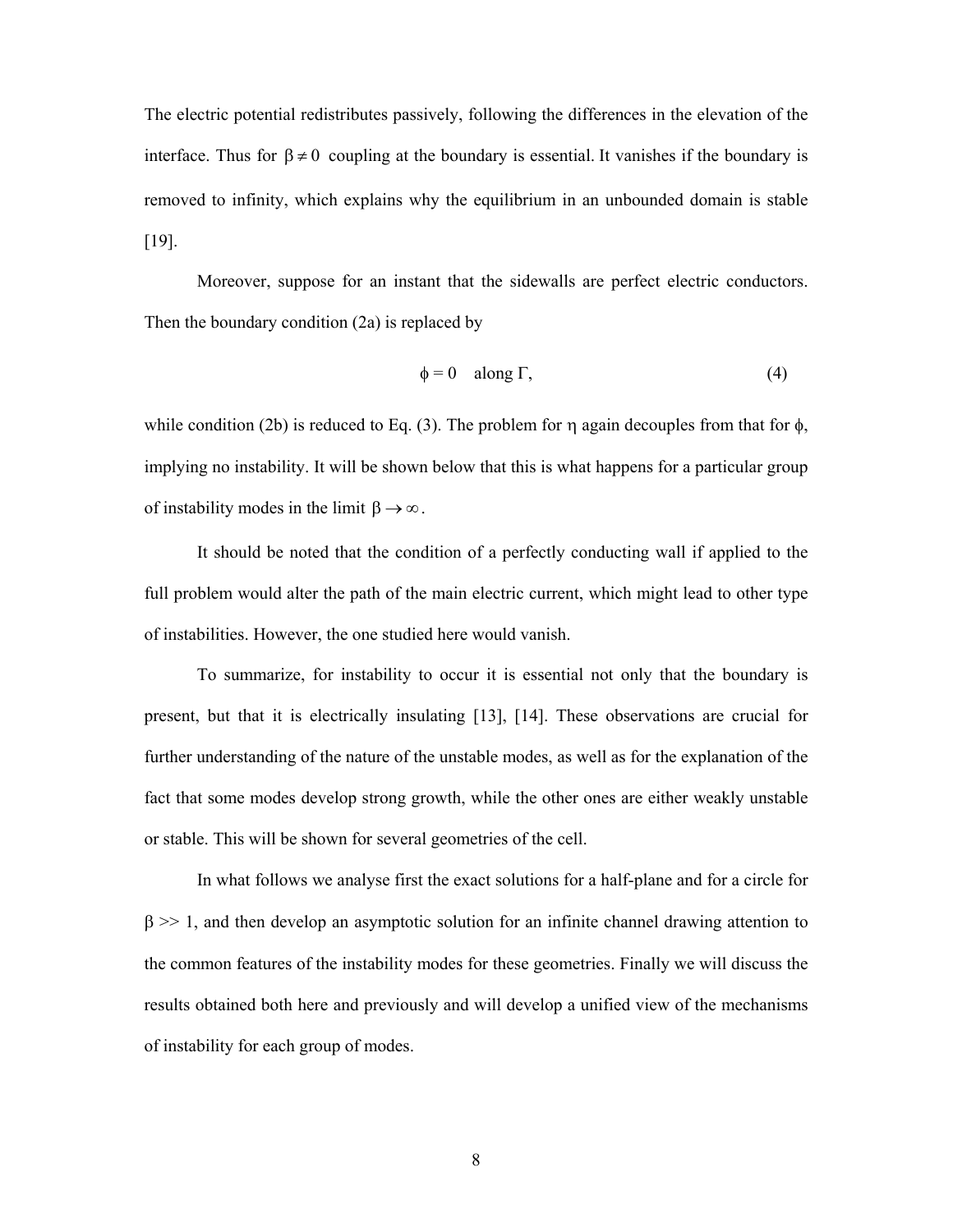

FIG. 2. Schematic diagram of the half-plane problem. On the left are flow subregions for the wall modes for  $\beta \gg 1$ : boundary layer *L* and core *C*; on the right is schematic diagram of reflection of a plane wave from the sidewall.

# **3. Half-plane**

The most basic geometry with a sidewall present is a half-plane  $x < 0$ , where the twofluid layer is bounded by a sidewall at  $x = 0$  (Fig. 2). For this geometry the boundary conditions (2) are:

$$
\frac{\partial \phi}{\partial x} = 0 \ , \quad \frac{\partial \eta}{\partial x} = -\beta \frac{\partial \phi}{\partial y} \quad \text{at} \quad x = 0. \tag{5a,b}
$$

We are looking for a solution in the form of travelling waves

$$
\eta = \hat{\eta}(x) \exp(ik_y y - i\omega t), \quad \phi = \hat{\phi}(x) \exp(ik_y y - i\omega t), \tag{6a,b}
$$

where  $k_y > 0$  is a real wavenumber, and  $\omega$  is a complex frequency.

Substituting Eqs. (6a,b) into Eqs. (1) and boundary conditions (5a,b) yields:

$$
\frac{d^2\hat{\eta}}{dx^2} + k_x^2 \hat{\eta} = 0, \quad \frac{d^2\hat{\phi}}{dx^2} - k_y^2 \hat{\phi} = -\hat{\eta}, \tag{7a,b}
$$

$$
\frac{d\hat{\phi}}{dx} = 0 \ , \quad \frac{d\hat{\eta}}{dx} = -i\beta k_y \hat{\phi} \quad \text{at} \quad x = 0, \tag{8a,b}
$$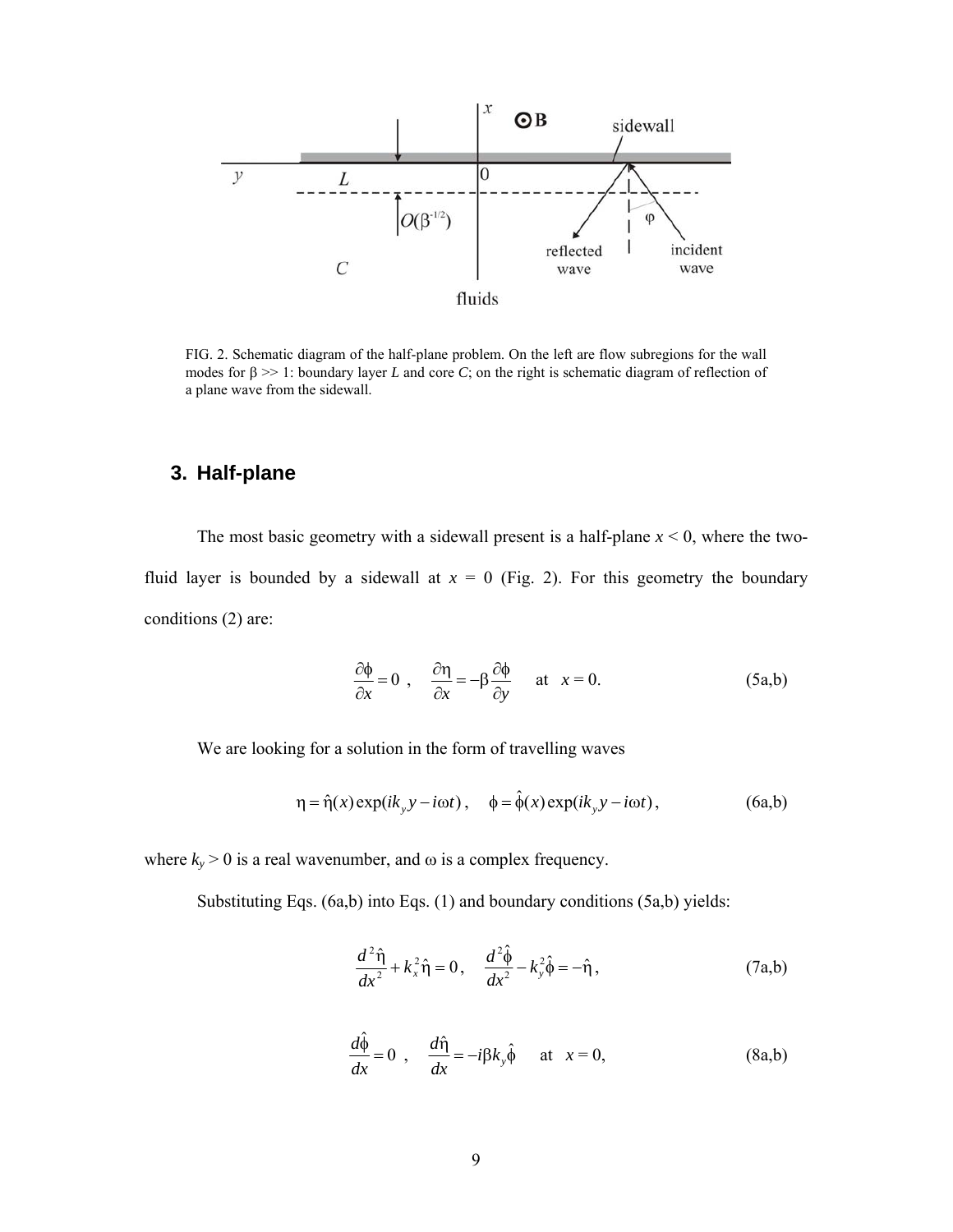where

$$
k_x^2 = \omega^2 - k_y^2. \tag{9}
$$

The solution is normalized in such a way that

$$
\hat{\eta}(0) = 1. \tag{10}
$$

As the domain is semi-infinite, the spectrum of the problem consists of a continuous and a discrete part.

#### *3.1. Continuous spectrum: reflection of a plane wave from a sidewall*

Assuming that both  $\omega$  and  $k_x$  are real yields the solution of Eqs. (7)-(10) as follows:

$$
\hat{\eta} = C_1 e^{ik_x x} + C_2 e^{-ik_x x}, \qquad (11)
$$

$$
\hat{\phi} = -i\frac{k_x}{\omega^2 k_y} (C_1 - C_2) e^{k_y x} + \frac{1}{\omega^2} \Big\{ C_1 e^{ik_x x} + C_2 e^{-ik_x x} \Big\},\tag{12}
$$

where J  $\left\{ \right.$  $\mathbf{I}$  $\overline{\mathfrak{l}}$ ⇃  $\left\lceil \right\rceil$  $=\frac{1}{2}\left\{1\mp\frac{\beta k_y}{k_x(\omega^2-\beta i)}\right\}$ 1 2 1  $k_x$   $(\omega^2 - \beta i)^{1/2}$ *k C x*  $\frac{\mu_{\kappa_y}}{1+(\kappa^2-2\kappa)}$ . One of the exponential terms in Eq. (11) is the incident

wave on the sidewall with the angle of incidence  $-\pi/2 < \varphi < \pi/2$  given by the expression  $\tan \varphi = k_y / k_x$ , while the other one is a reflected wave.

The reflection coefficient  $\mu$  is defined as follows:

$$
\mu = \frac{|C_2|^2}{|C_1|^2} = \frac{\beta_{\lambda}^2 + (1 + \beta_{\lambda} \tan \varphi)^2}{\beta_{\lambda}^2 + (1 - \beta_{\lambda} \tan \varphi)^2},
$$
\n(13)

where  $\beta_{\lambda} = \beta/(k_x^2 + k_y^2) = \beta \sin^2 \varphi / k_y^2$  is the value of parameter  $\beta$  defined with the wavelength in the direction of propagation of the incident wave scaled with  $2\pi$ .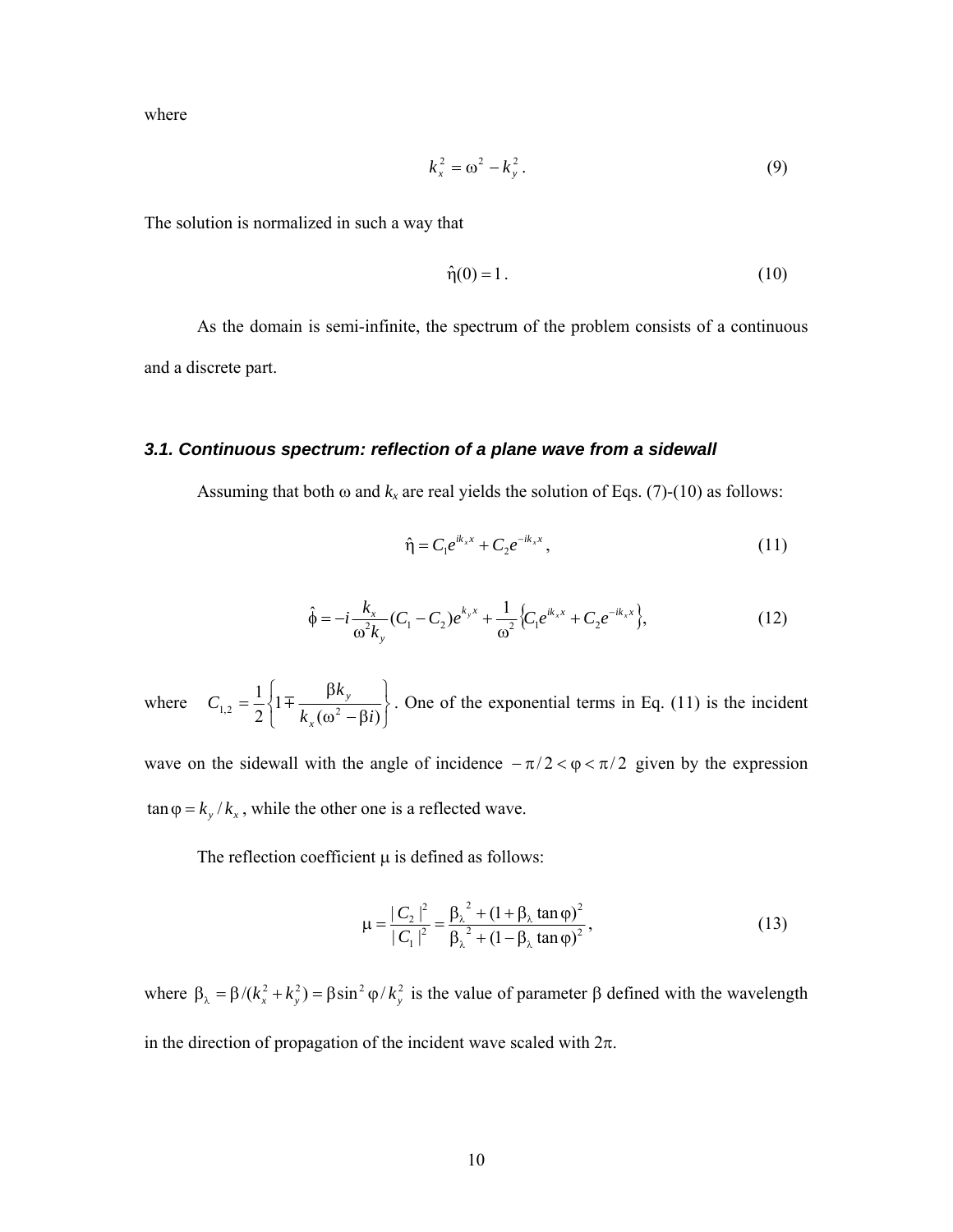

FIG. 3. Reflection coefficient as a function of  $\varphi$  for several values of  $\beta_{\lambda}$ : 0.5 (1), 1 (2), 1.5 (3), 2 (4), 10 (5).



FIG. 4. Reflection coefficient as a function of  $\beta_{\lambda}$  for several values of the reflection angle:  $\varphi = 5^{\circ}$  $(1), 30^{\circ}(2), 45^{\circ}(3), 60^{\circ}(4), 85^{\circ}(5).$ 

From Eq. (13) follows that  $\mu > 1$  for  $0 < \varphi < \pi/2$ , which corresponds to the amplification of the wave propagating in the +*y*-direction. Reversely, if  $-\pi/2 < \varphi < 0$ , then < 1 corresponding to suppression of the wave propagating in the –*y*-direction.

Variation of  $\mu$  with  $\varphi$  for several values of  $\beta_{\lambda}$ , and with  $\beta_{\lambda}$  for several values of  $\varphi$ , are shown in Figs. 3 and 4, respectively. For a fixed value of  $\beta_{\lambda}$  the reflection coefficient reaches a maximum of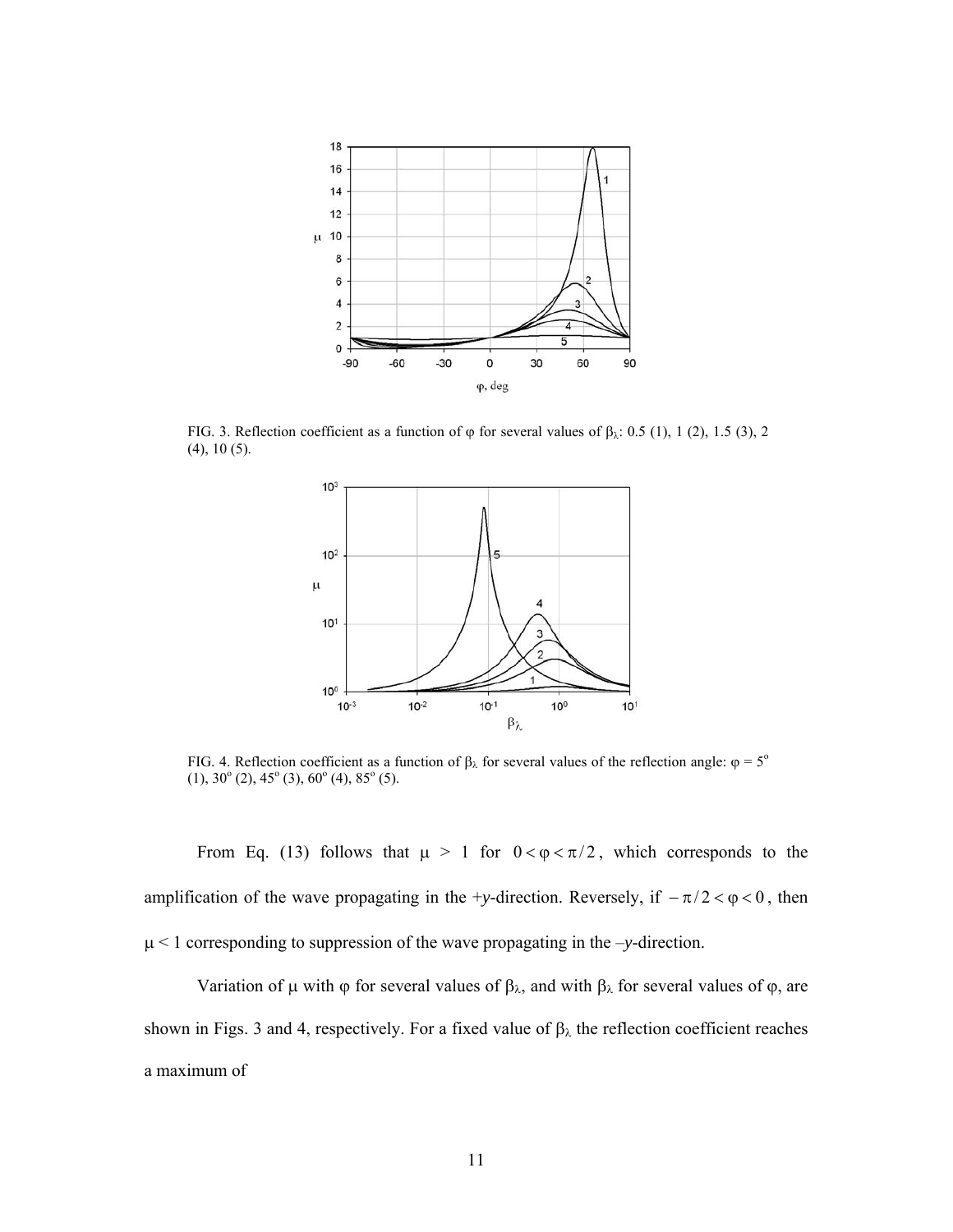

FIG. 5. Half-plane. Isolines of  $\eta$  and  $\phi$  for the Sele mode a) and b) and for the wall mode c) and d), respectively. Here  $k_y = 1$ ,  $\beta = 100$ ,  $t = 0$ . Arrows in (b) and (d) show the direction of horizontal current.

$$
\mu_{\max} = \frac{1 + \sqrt{1 + \beta_{\lambda}^2}}{-1 + \sqrt{1 + \beta_{\lambda}^2}}
$$
(14)

at

$$
\varphi_{\text{max}} = \arccos \frac{\beta_{\lambda}}{\sqrt{1 + 2\beta_{\lambda}^2}}.
$$
\n(15)

The reflection angle for which the maximum is reached varies in the range  $\pi/4 < \varphi_{\text{max}} < \pi/2$ for  $\infty < \beta_{\lambda} < 0$ . The reflection coefficient increases indefinitely as  $\beta_{\lambda} \to 0$ ,  $\varphi_{\text{max}} \to \pi/2$ , which implies that the short waves almost aligned with the sidewall are amplified most.

On the other hand,

$$
\mu_{\text{max}} \cong 1 + 2\beta_{\lambda}^{-1} + \dots, \quad \varphi_{\text{max}} \cong \pi/4 + \dots \quad \text{as } \beta_{\lambda} \to \infty,
$$
\n(16)

implying that the amplification of the waves reduces to zero as the magnetic field induction increases.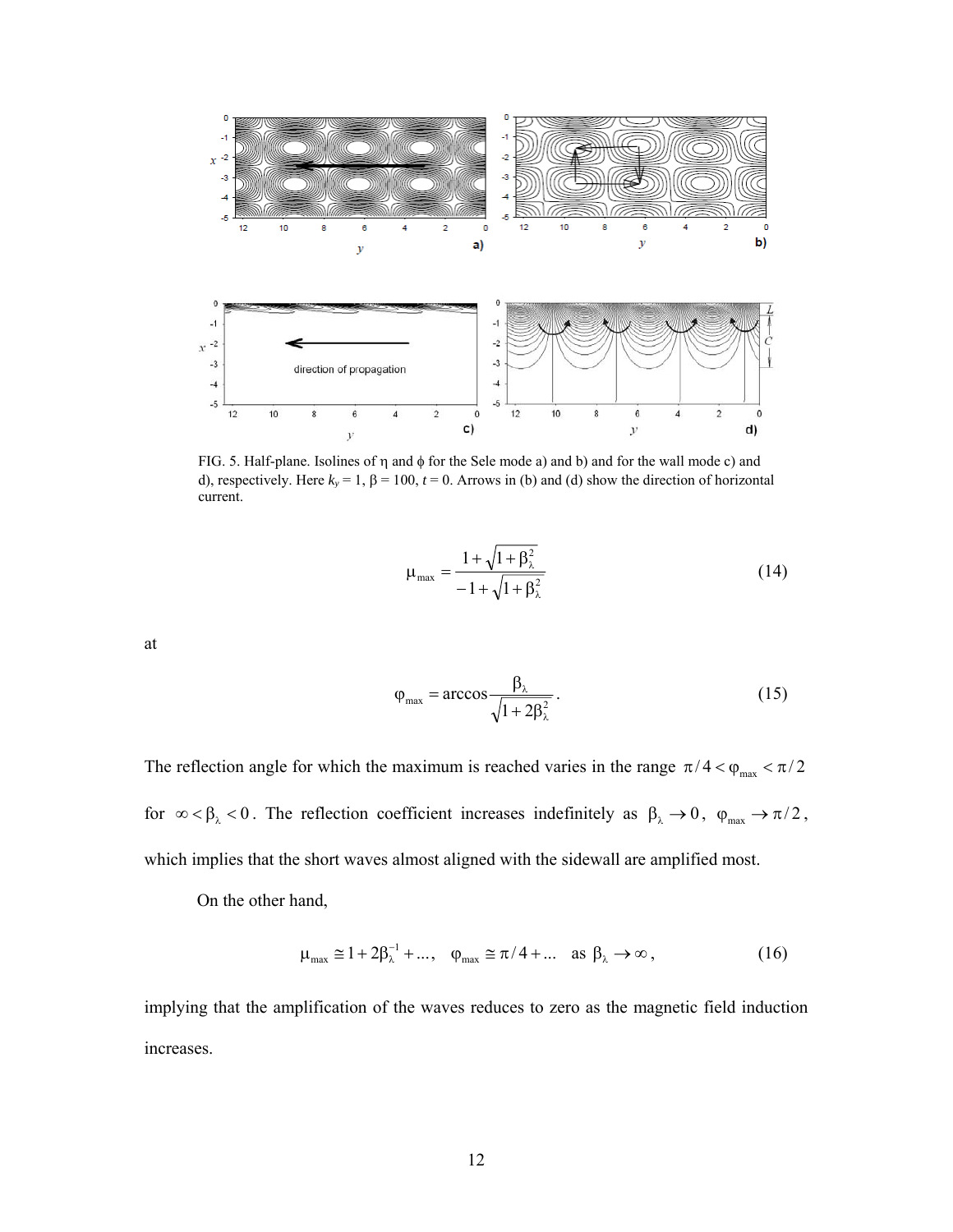For  $\beta >> 1$  and for tan  $\varphi = O(1)$  the leading terms in Eqs. (11) and (12) tend to become real functions. Then

$$
\eta \approx \frac{\cos(k_x x - \varphi)}{\cos \varphi} \cos(k_y y - \omega t),\tag{17}
$$

$$
\phi \approx \frac{1}{\omega^2} \left\{ -e^{k_y x} + \frac{\cos(k_x x - \varphi)}{\cos \varphi} \right\} \cos(k_y y - \omega t). \tag{18}
$$

It is evident that both functions  $\eta$  and  $\phi$  are  $O(1)$ , and that their order of magnitude is thus determined by Eq. (1b), rather than the boundary condition (2b). Expressions (17) and (18) represent travelling waves in the +*y*-direction and standing waves in the -*x*-direction with functions of x being their amplitudes. Thus for  $\beta \geq 1$  the pattern for both  $\eta$  and  $\phi$  consists of channels along the *y*-axis, i.e. corresponds to waveguides, similar to the standard diffraction problem. This is shown in Fig. 5a,b for  $\beta = 100$ ,  $\varphi = 30^{\circ}$ . The electric current in aluminium flows between crests and troughs of the wave in the whole domain as shown schematically in Fig. 5b. Sufficiently far from the wall the channels for  $\phi$  coincide with those for  $\eta$ , and the solution tends to become that for the unbounded domain.

The exact expression for  $\hat{\phi}(0)$  is:

$$
\hat{\phi}(0) = \frac{1}{\omega^2 - \beta i},\tag{19}
$$

i.e.  $\hat{\phi}(0) \approx i\beta^{-1} \rightarrow 0$  as  $\beta \rightarrow \infty$ . Thus, in the limit not only the normal, but also the *tangential* component of current,  $\hat{j}_y = -ik_y\hat{\phi}$  vanishes at the boundary. As we will see later this is characteristic for what we will call the *Sele modes* of instability for closed domains.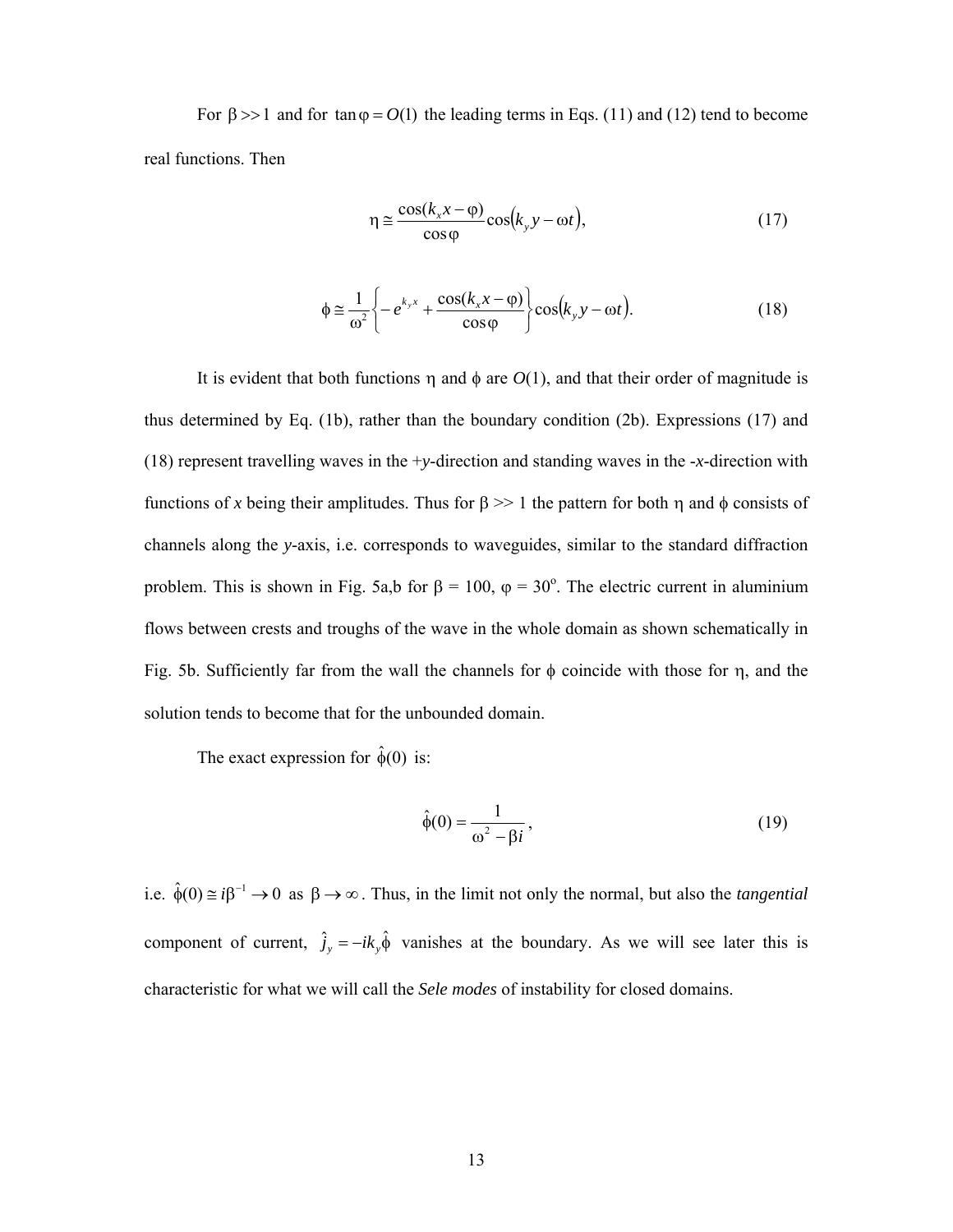#### *3.2 Discrete spectrum: wall modes*

Suppose now that both  $k_x$  and  $\omega$  are complex. Then the exponential functions in Eq. (11) describe either a spatially decaying, or growing disturbance away from the wall. Discarding the latter we set  $C_2 = 0$  and require that  $Im(k_x) < 0$ .

Substituting Eq. (11) into Eq. (10) and using Eq. (12) yields:

$$
\hat{\eta} = \exp(ik_x x), \quad \hat{\phi} = \frac{1}{k_x^2 + k_y^2} \left[ \exp(ik_x x) - \frac{ik_x}{k_y} \exp(k_y x) \right].
$$
 (20a,b)

The boundary condition (8b) leads to a simple dispersion relation as follows:

$$
k_x\big(i k_x + k_y\big) = -\beta\,,\tag{21}
$$

which gives

$$
k_x / k_y = \chi + i \upsilon, \qquad (22)
$$

where  $\chi = -2^{-3/2} \sqrt{-1 + \sqrt{16\beta_{\lambda}^2 + 1}}$ ,  $\upsilon = \left(1 - 2^{-1/2} \sqrt{1 + \sqrt{16\beta_{\lambda}^2 + 1}}\right)/2$ . Similar to Sec. 3.1,

parameter  $\beta_{\lambda} = \beta / k_y^2$  is defined with the wavelength in the direction of propagation scaled with  $2\pi$ .

Eqs. (9) and (22) yield two possible values for  $\omega$ , namely:

$$
\omega / k_{y} = \Omega_{r} + i\Omega_{i},\tag{23}
$$

where  $\Omega_r = \pm 2^{-1/2} \sqrt{A + \sqrt{A^2 + 4\chi^2 v^2}}$ ,  $\Omega_i = \chi v / \Omega_r$ , and  $A = \chi^2 - v^2 + 1$ .

The solution with positive and negative signs of  $\Omega_r$  represents waves propagating in the +*y* and –*y*-directions, respectively. The growth rate of the disturbance is determined by the imaginary part of  $\omega$ . For any non-zero value of  $\beta$  the disturbance propagating in the  $-\gamma$ direction ( $\Omega_r < 0$ ,  $\Omega_i < 0$ ) decays, while that in the +*y*-direction ( $\Omega_r > 0$ ,  $\Omega_i > 0$ ) grows. Thus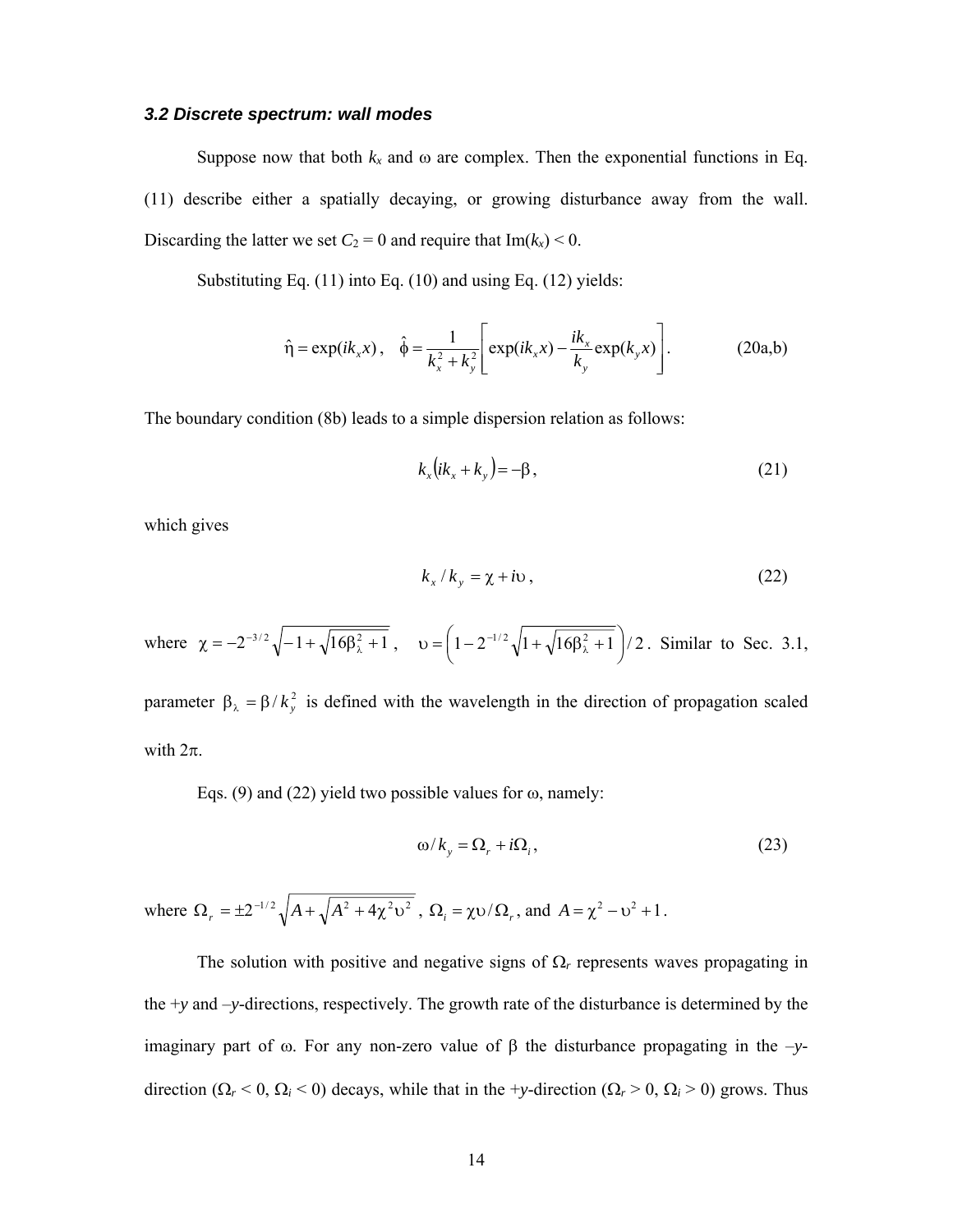for any non-zero value of  $\beta$  the equilibrium is unstable to travelling waves propagating in the +*y* –direction.

The unstable wave is shown in Fig. 5c,d for  $\beta = 100$  and for  $k_y = 1$ . The contour lines of the disturbance of the interface exhibit characteristic tails, which will be observed in all the other flow geometries considered in this paper.

If MHD interaction is strong, i.e.  $\beta_{\lambda} >> 1$ , two-term asymptotic expansions of  $k_x$  and ω are as follows:

$$
k_x = -\sqrt{\beta i} + \frac{1}{2}k_y i + O(\beta^{-1/2}), \quad \omega = \pm \left[\sqrt{\beta i} - \frac{1}{2}k_y i + O(\beta^{-1/2})\right].
$$
 (24a,b)

Throughout this paper  $\sqrt{\pm i} = (1 \pm i)/2$ , i.e. the branches of the roots with positive real part are taken. For consistency with the shallow-water approximation we require that  $\sqrt{2/\beta} >> \varepsilon$ , which formally places an upper limit on the value of  $\beta$ . For  $\varepsilon = 0.03$  this gives  $\beta \ll 2000$ , i.e. the theory presented here is valid for all practical purposes.

 Calculations by Kohno and Molokov [16], based on the finite-element modelling of Eqs. (1) and (2), show that the asymptotic expressions (24) with two terms and the wavenumber corresponding to the perimeter of the domain give accurate results for  $\beta > 6$  for any closed geometry of the cell.

Substituting one-term asymptotics for  $k_x$  from Eq. (24a) into Eqs. (20), gives expressions for  $\hat{\eta}$  and  $\hat{\phi}$  as follows:

$$
\hat{\eta} \approx \hat{\eta}_L = \exp[\sqrt{\beta/2}x] \exp[-i\sqrt{\beta/2}x], \quad \hat{\phi} \approx \beta^{-1/2} \hat{\phi}_C + \beta^{-1} \hat{\phi}_L, \quad (25a,b)
$$

where

$$
\hat{\phi}_C = \frac{\sqrt{i}}{k_y} \exp(k_y x), \quad \hat{\phi}_L = -i \exp[\sqrt{\beta/2}x] \exp[-i\sqrt{\beta/2}x].
$$
 (26a,b)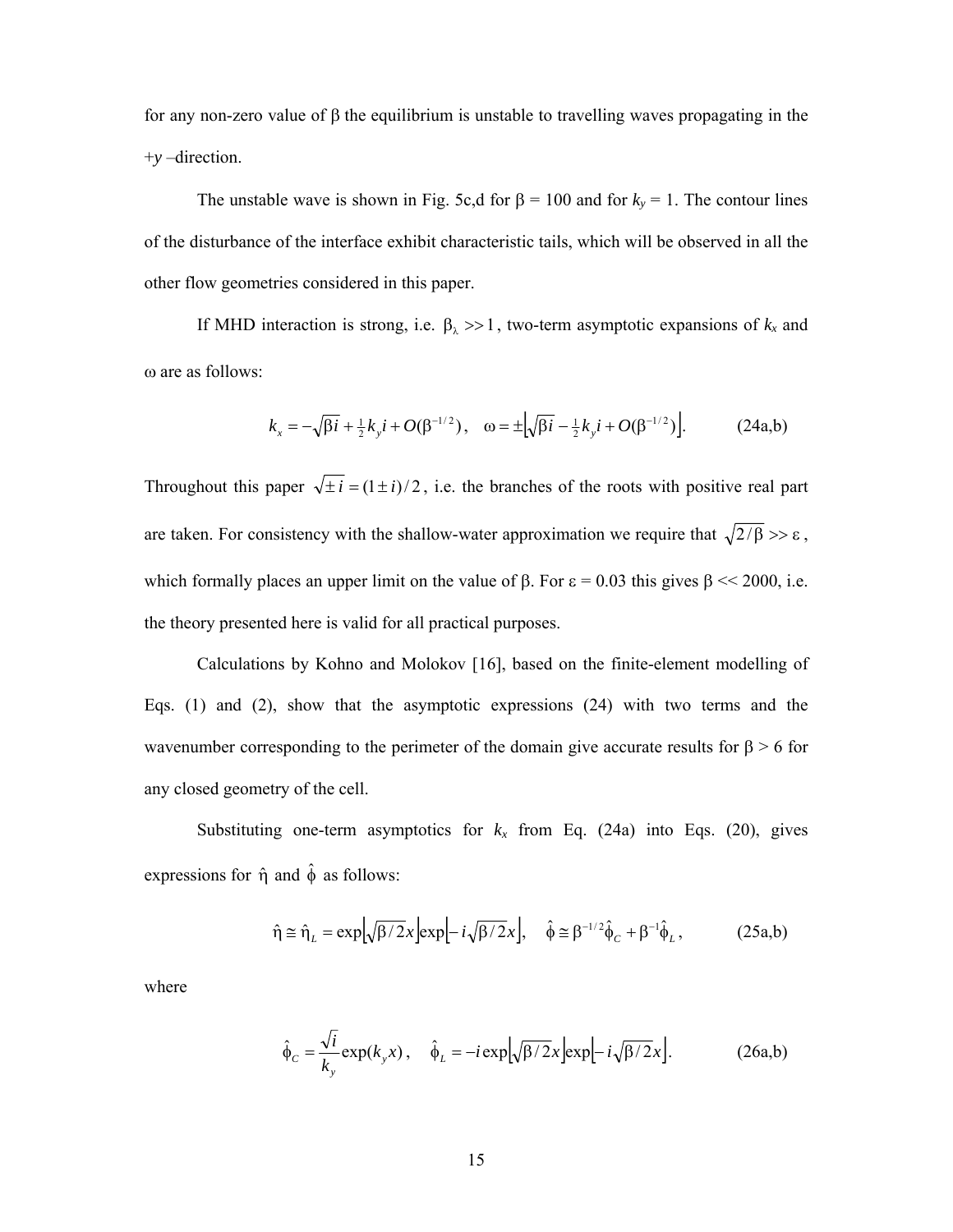Function  $\hat{\eta}$ , denoted as  $\hat{\eta}_L$ , is concentrated in the boundary layer *L* of thickness  $O(\beta^2)$ <sup>1/2</sup>). Function  $\hat{\phi}$ , on the other hand, consists of two terms. The first term in Eq. (25b) represents the  $O(\beta^{1/2})$  core potential, which spreads much further from the wall, to a distance  $O(k_y^{-1})$ . For  $k_y = O(1)$ , which is typical for reduction cells, the transverse size of the core is comparable to the wavelength of the disturbance. The second term in expression (25b) represents the  $O(\beta^{-1})$  boundary-layer correction to the core potential, which sets the normal component of current at the wall to zero.

Substituting further Eq. (25a) into Eq. (6a) gives the asymptotic expression for the real part of  $\eta$  as follows:

$$
\eta \cong \exp\left[\sqrt{\beta/2}(x \mp t)\right] \cos\left[\sqrt{\beta/2}(x \mp t) - k_{y} y\right].
$$
 (27)

Note that as  $\beta$  is high, the solution (27) satisfies the equation for a plane wave transverse to the wall, namely:

$$
\frac{\partial^2 \eta}{\partial t^2} = \frac{\partial^2 \eta}{\partial x^2}.
$$
 (28)

Thus, the wall either 'radiates' or 'absorbs' a spatially decaying wave in the transverse direction. The source of 'radiation' is the Lorentz force on the right-hand side of the boundary condition (5b).

 From Eq. (27) follows that the wave speed in the direction transverse to the wall equals to unity, i.e. to the phase speed of gravity waves. The longitudinal wave speed is equal to  $k_y^{-1}(\beta/2)^{1/2} = (\beta_\lambda/2)^{1/2}$ , which is much higher for  $\beta_\lambda >> 1$ .

As the terms  $O(1)$  in the expressions for  $\omega$  and  $k_x$  are purely imaginary, they affect the increment in the exponential term in expression (27) only, which becomes equal to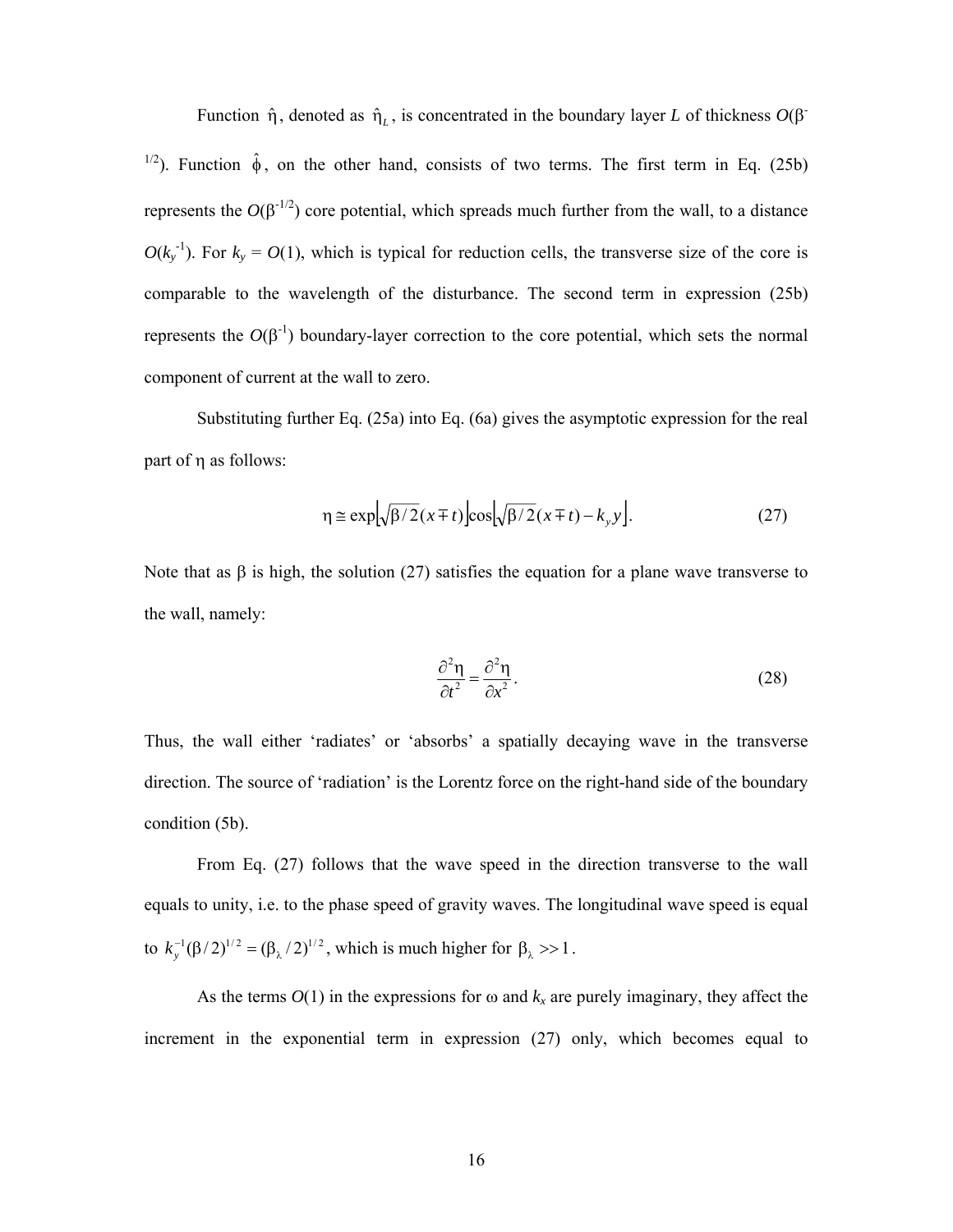

FIG. 6. (a) Functions  $\eta$  (solid line),  $\phi$  (broken line), and  $j_y$  (dotted line) at  $x = 0$ ,  $t = 0$  for  $\beta = 100$ , and  $k_y = 1$ and (b) schematic diagram of the mechanism of instability

 $\sqrt{\frac{\beta}{2}} - k_y/2$ . Thus the effect of the finite wavelength is to reduce the growth rate and to increase the distance from the wall affected by the disturbance.

#### *3.3 Mechanism sustaining the unstable wall mode*

Suppose that there is a disturbance of the interface, which is initially independent of the *x*-co-ordinate, as shown in Fig. 6. Then the electric current is initially in the  $\pm$ y-direction, flowing from crests to troughs of the interface elevation. This current interacts with the magnetic field and the resulting Lorentz force pushes the fluid away from the wall on the right side of the crests. The fluid flows though the core, and returns to the wall at the left side of the crests. The resulting deficit of fluid on the right side leads to the depression of the interface, while the excess fluid on the left side creates a rise of the interface. As a result, the disturbance (i) starts growing in amplitude, (ii) propagates in the positive *y*-direction.

The source of the disturbance is the Lorentz force at the boundary, which results from the interaction between the *core* current with the background field. This current flows owing to the differences in the core potential, which is a *global* function. As the interface disturbance  $\eta$  vanishes outside the boundary layer, the core current is purely horizontal. It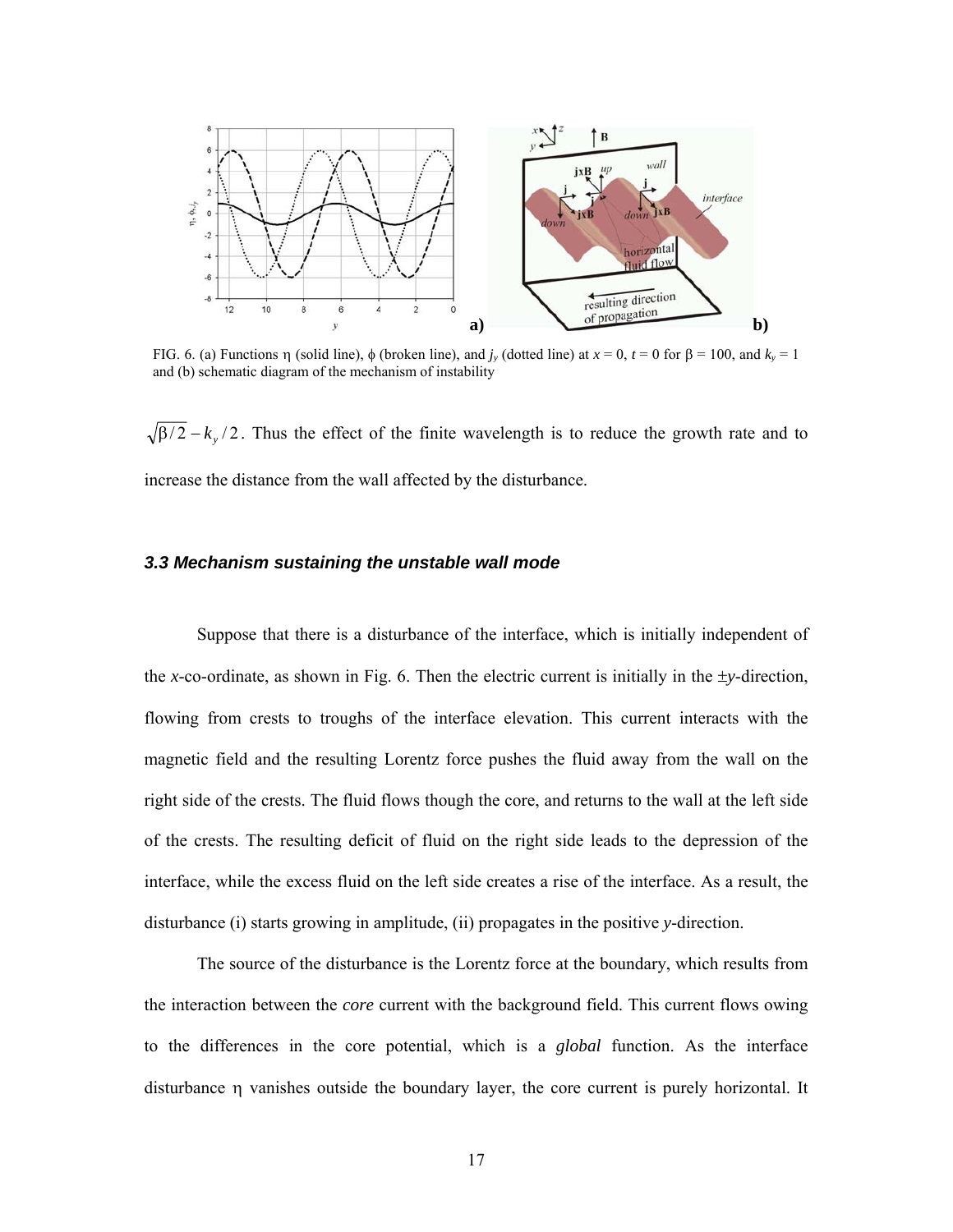

FIG. 7. Variation of the first nine roots of the dispersion relation for a circular domain (a) and zoom into the Sele modes 4-9 (b). Modes number 1, 2, and 3 correspond to  $n = 1$  and  $l = 1, 2, 3$ ; modes number 4, 5, and 6 correspond to  $n = 2$  and  $l = 1, 2, 3$ ; modes number 7, 8, and 9 correspond to  $n = 3$  and  $l = 1, 2, 3$ , respectively. The values of the roots on the real axis correspond to  $\beta = 0$ , while the endpoints are for  $\beta = 100$ . The limit values of the roots for modes 4-9 as  $\beta \rightarrow \infty$  are shown with circles.

drives the fluid globally from one part of the boundary to the other. Thus the core potential, shifted in phase to  $\eta$ , synchronises the propagation of the interface disturbance generated locally at various parts of the boundary.

Most of the results in subsections 3.2 and 3.3 have been obtained in [13] and [14]. They have been reproduced here as part of the unified theory of the phenomenon.

# **4. Circular domain**

Another exact solution for travelling waves, which demonstrates important features of the modes, now in a closed domain, may be obtained for a circular geometry. Assuming

$$
\eta = \hat{\eta}(r) \exp(in\theta - i\omega t), \quad \phi = \hat{\phi}(r) \exp(in\theta - i\omega t), \tag{29a,b}
$$

where

$$
k_r^2 = \omega^2
$$
,  $\hat{\eta}(r) = CJ_n(k_r r)$ ,  $\hat{\phi}(r) = k_r^{-2} \{\hat{\eta}(r) - n^{-1} \hat{\eta}'(1) r^n\}$ , (30a-c)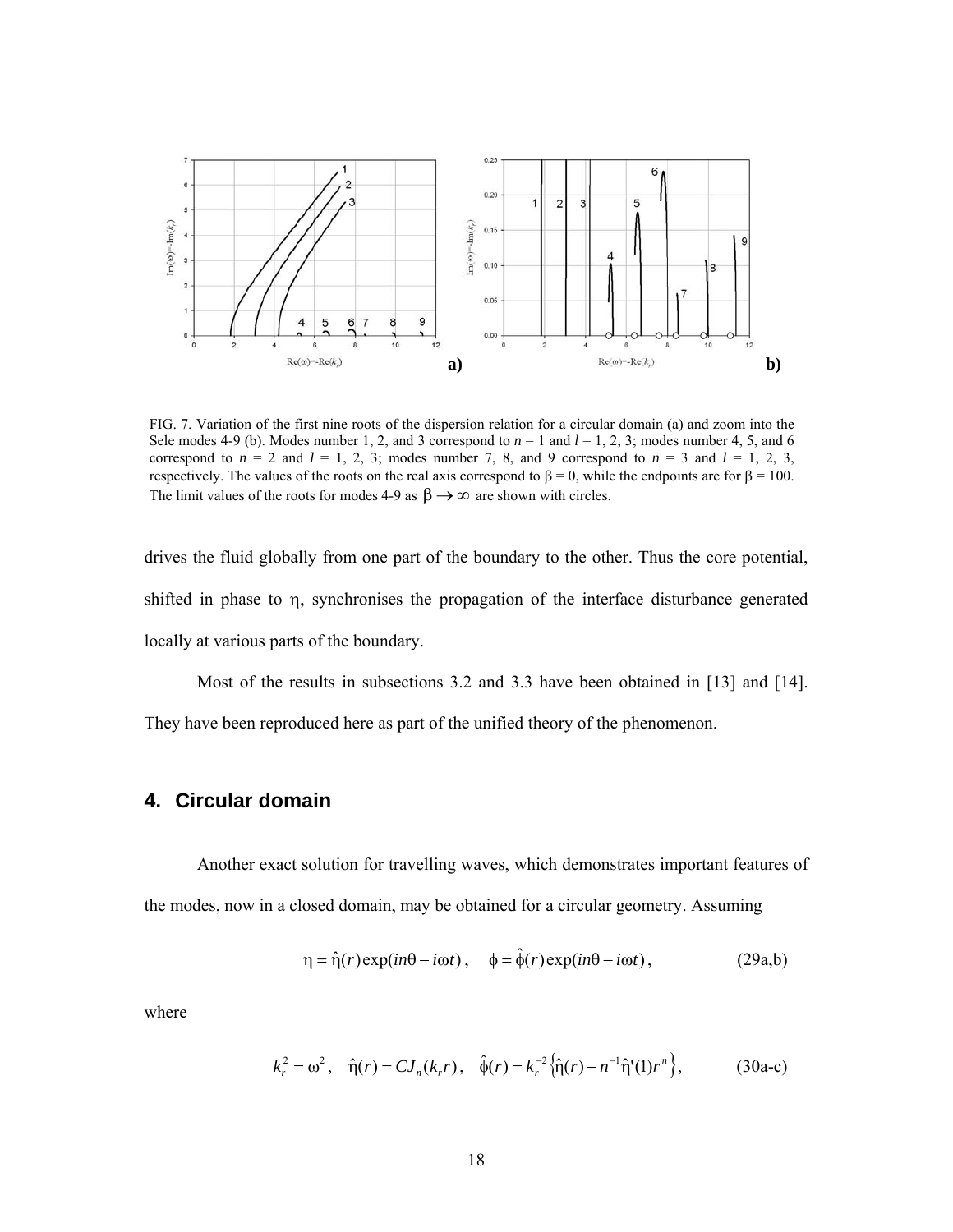$J_n(\bullet)$  is the Bessel function of the first kind [20],  $n > 0$  is an integer,  $(r, \theta, z)$  are cylindrical co-ordinates, and  $\prime = d/dr$ . The characteristic length  $L^*$  is the radius of the circle. As the geometry is closed, the tangential, azimuthal wavenumber is now quantised and is equal to *n*. The constant  $C = 1/J_n(k_r)$  has been selected in such a way that  $\hat{\eta}(1) = 1$ . Parameter  $k_r$ satisfies the following dispersion relation:

$$
ik_r^2 - ink_r J_n(k_r) / J_{n+1}(k_r) = -\beta.
$$
 (31)

 Note that the dispersion relation is similar to that for the half-plane. Indeed, introducing notation  $f(k_r) = -iJ_n(k_r)/J_{n+1}(k_r)$ , gives:

$$
ik_r^2 + nk_r f(k_r) = -\beta.
$$
 (32)

For  $f \equiv 1$ ,  $k_r = k_x$ , and  $n = k_y$ , Eq. (32) reduces to Eq. (21) exactly. Thus function *f* expresses the effect of the geometry of the domain.

Now, for each value of *n* there is an infinite number of roots  $k_r^{(n,l)}$ ,  $l = 1, 2, ...$  of the dispersion relation (31). Both real and imaginary parts of the roots are either positive, or equal in modulus but negative, as the dispersion relation is invariant with respect to the transformation  $k_r \mapsto -k_r$ . In both cases the roots lead to the same solution. For compatibility with the half-plane problem we will be concerned with the latter roots, i.e.  $Re(k_r) = -Re(\omega)$  < 0,  $Im(k_r) = -Im(\omega) < 0$  (Fig. 6).

As  $\beta$  increases, for each value of *n* the roots with  $l = 1$  behave differently from those with  $l \ge 2$  (Fig. 7). For  $l = 1$  both real and imaginary parts of  $k_r^{(n,l)}$  grow in modulus. For  $l \geq 2$ , the real parts of the roots monotonically decrease in modulus, while the imaginary ones first grow, and then decrease. Thus there are two distinct groups of modes which are discussed below.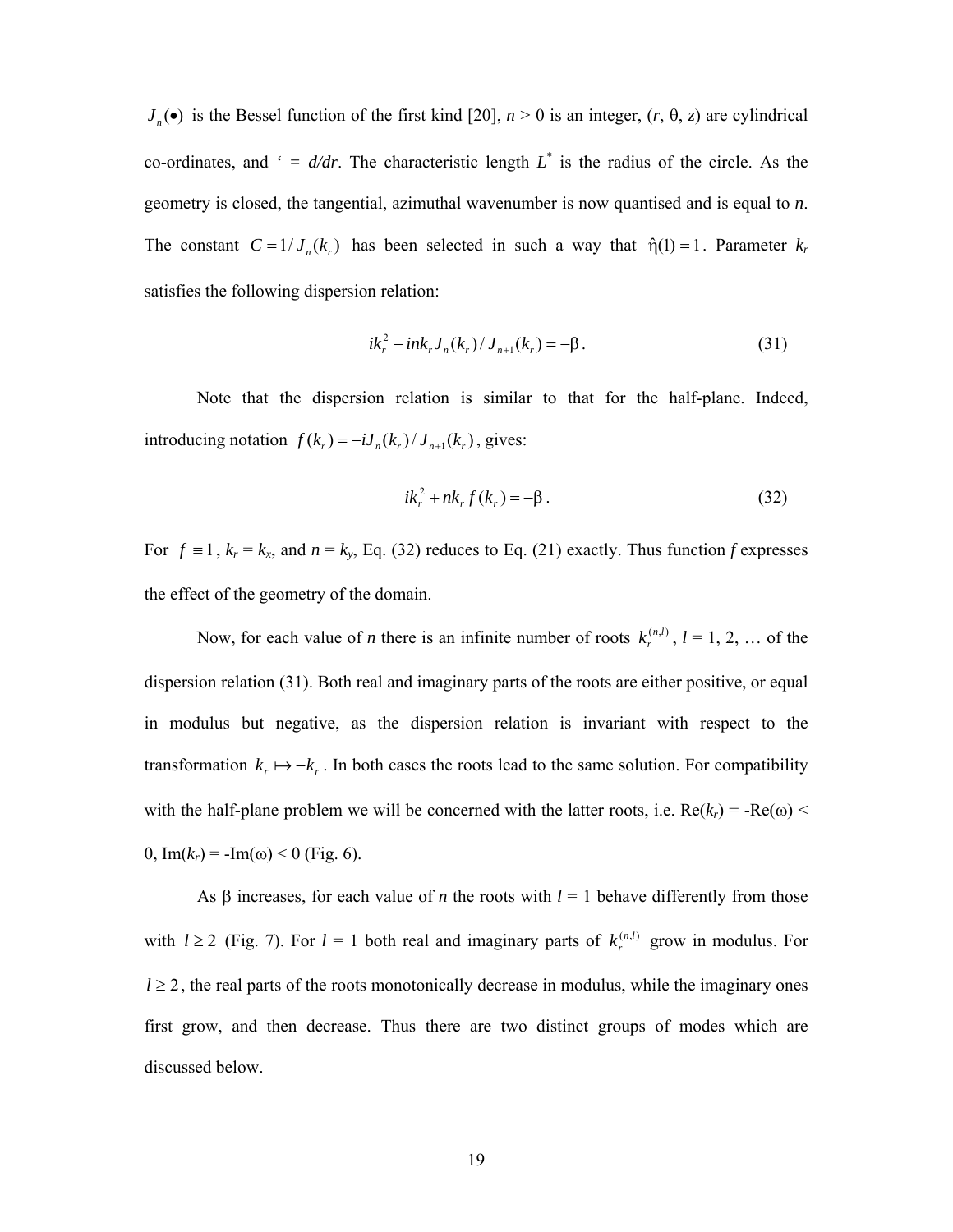#### *4.1 Wall modes*

Consider the modes with  $l = 1$  first. For a fixed *n* and for  $\beta \gg 1$ , Eq. (31) implies that  $|k_r| \gg 1$  and that [20]

$$
J_n(k_r) \cong \frac{\exp(ik_r - \frac{1}{2}n\pi - \frac{1}{4}\pi)}{\sqrt{2\pi k_r}} + \dots , \quad J_n(k_r) / J_{n+1}(k_r) \cong i ,
$$

while the dispersion relation reduces to that for the half-plane exactly, i.e.

$$
ik_r^2 + nk_r = -\beta, \qquad (33)
$$

The asymptotic expressions for  $k_r$ ,  $\omega$ ,  $\hat{\eta}$  and  $\hat{\phi}$  obtained from the exact solution for the unstable modes are:

$$
k_r = -\omega \cong -\sqrt{\beta i} = -\sqrt{\frac{\beta}{2}} (1+i) ,\qquad(34a)
$$

$$
\hat{\eta} \approx \hat{\eta}_L = \exp[\xi \sqrt{-i}], \tag{34b}
$$

$$
\hat{\phi} \cong \beta^{-1/2} \hat{\phi}_C + \beta^{-1} \hat{\phi}_L, \qquad (34c)
$$

where

$$
\xi = \beta^{1/2} (r - 1) \le 0
$$
,  $\hat{\phi}_C = \frac{r^n \sqrt{i}}{n}$ ,  $\hat{\phi}_L = -i \exp[\xi \sqrt{-i}]$ . (34d-f)

The asymptotics is identical in structure to that for the half-plane.

The isolines of  $\eta$  and  $\phi$ , based on the exact solution, are shown in Fig. 8a,b for the unstable wall mode with  $n = 1$ ,  $l = 1$  and  $\beta = 100$ . This is the mode with the highest growth rate and the longest possible azimuthal wavelength of  $2\pi$ , the perimeter of the domain. The whole pattern rotates counter-clockwise, as shown in the figure.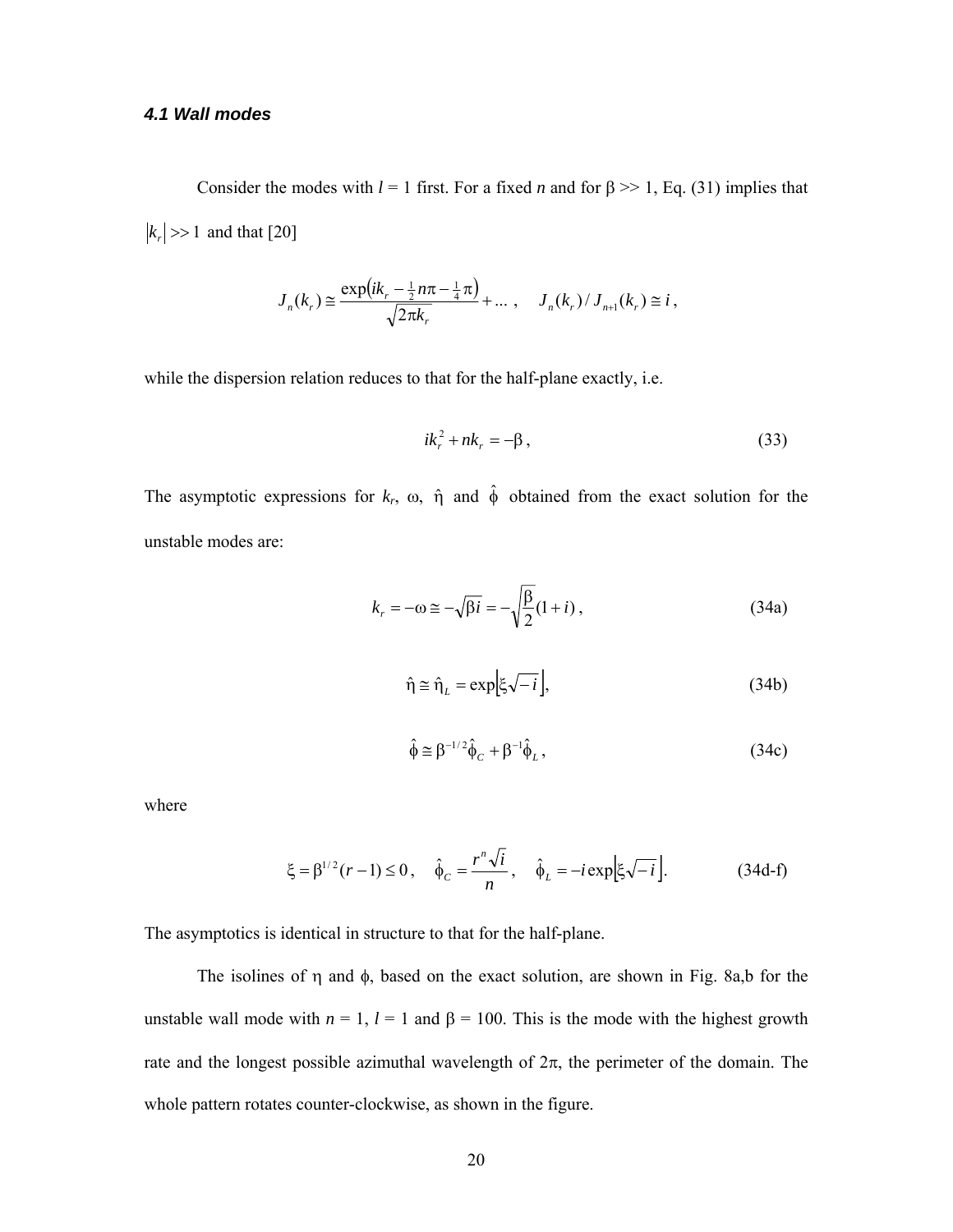

FIG. 8. Circular domain: isolines of  $\eta$  and  $\phi$  for the wall mode with  $n = 1$ ,  $l = 1$  (a), (b) and for the centre mode with  $n = 2$ ,  $l = 1$  (c), (d) for  $\beta = 100$ ,  $t = 0$ . The pattern rotates counter-clockwise. The arrows across the isolines of  $\phi$  show schematically the direction of the core current.

Function  $\eta$  exhibits characteristic tails, similar to the pattern for the half-plane shown in Fig. 5c. The real part of the core potential,

$$
\Phi_C \cong \beta^{-1/2} \exp \Bigl[ \sqrt{\beta/2} t \Bigr] \Big\{ x \sin \Bigl[ \sqrt{\beta/2} t + \pi/4 \Bigr] + y \sin \Bigl[ \sqrt{\beta/2} t - \pi/4 \Bigr] \Big\},
$$

is a global function, and is linear in both *x* and *y*. The electric current in the core being independent of either *x* or *y* flows in straight lines transverse to the isolines of the core potential (Fig. 8b). Interaction of the current with the background field leads to the horizontal flow of aluminium from the trough to the crest of  $\eta$  through the core, transverse to the isolines of  $\phi$ .

 Figure 9 shows the results for a square domain obtained numerically with a finite difference method (second-order accurate in both space and time, based on central differences throughout). Calculations were performed for sufficiently long time so that the most unstable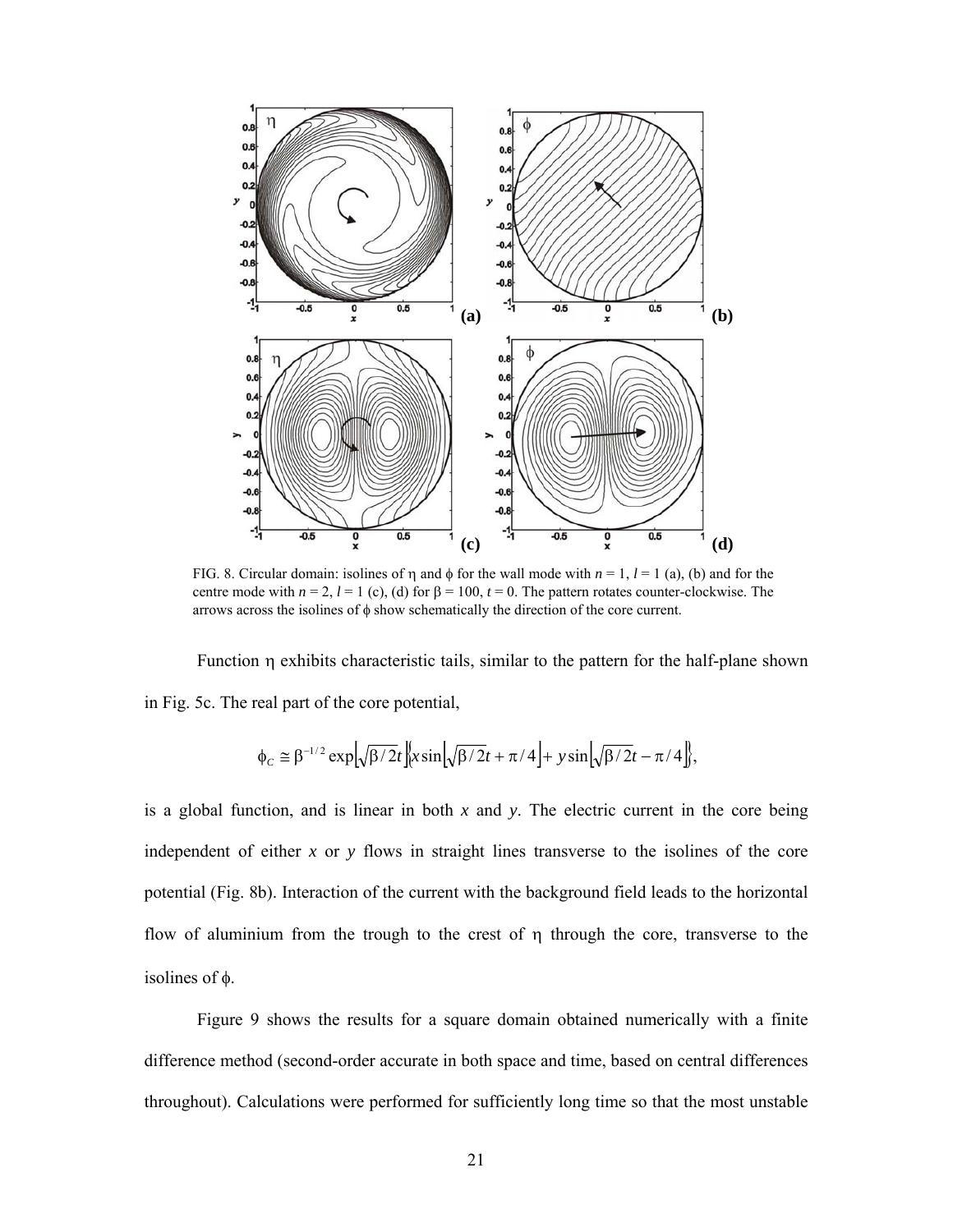mode overtakes all the other modes with lower growth rate. It is clear that the results shown in Fig. 8a,b for a circle and in Fig. 9 for a square are essentially the same topologically.



FIG. 9. Instability in a square domain: isolines of  $\eta$  (a) and  $\phi$  (b) for  $\beta = 100$  at  $t = 8.2$ . The pattern rotates counter-clockwise. The arrows across the isolines of  $\phi$  show schematically the direction of the core current.

#### *4.2 Centre, or Sele modes*

The roots of the dispersion relation, which define modes with  $l \ge 2$ , as well as the resulting solution, behave drastically different from those with  $l = 1$ . They start at the real axis for  $\beta = 0$ , and return to this axis as  $\beta \rightarrow \infty$  (Fig. 7). In fact, for high values of  $\beta$  they are characterised by the following asymptotics:

$$
k_r \cong k_0 + \beta^{-1}k_1 + \dots,
$$

where both  $k_0$  and  $k_1$  are  $O(1)$  and  $k_0$  is real. For these modes both functions  $\hat{\eta}$  and  $\hat{\phi}$  are  $O(1)$ in the core, which means that the magnitude of potential is determined by Eq. (1b). Thus most of the disturbance current completes its path in the core between maxima and minima of  $\phi$ (Fig. 8d), which are located inside the domain, rather than at the boundary. As both  $\hat{\eta}$  and  $\hat{\phi}$ are  $O(1)$ , then from Eqs. (30c,b) follows that to the leading order

$$
\hat{\phi} = 0 \quad \text{at } r = 1,\tag{35}
$$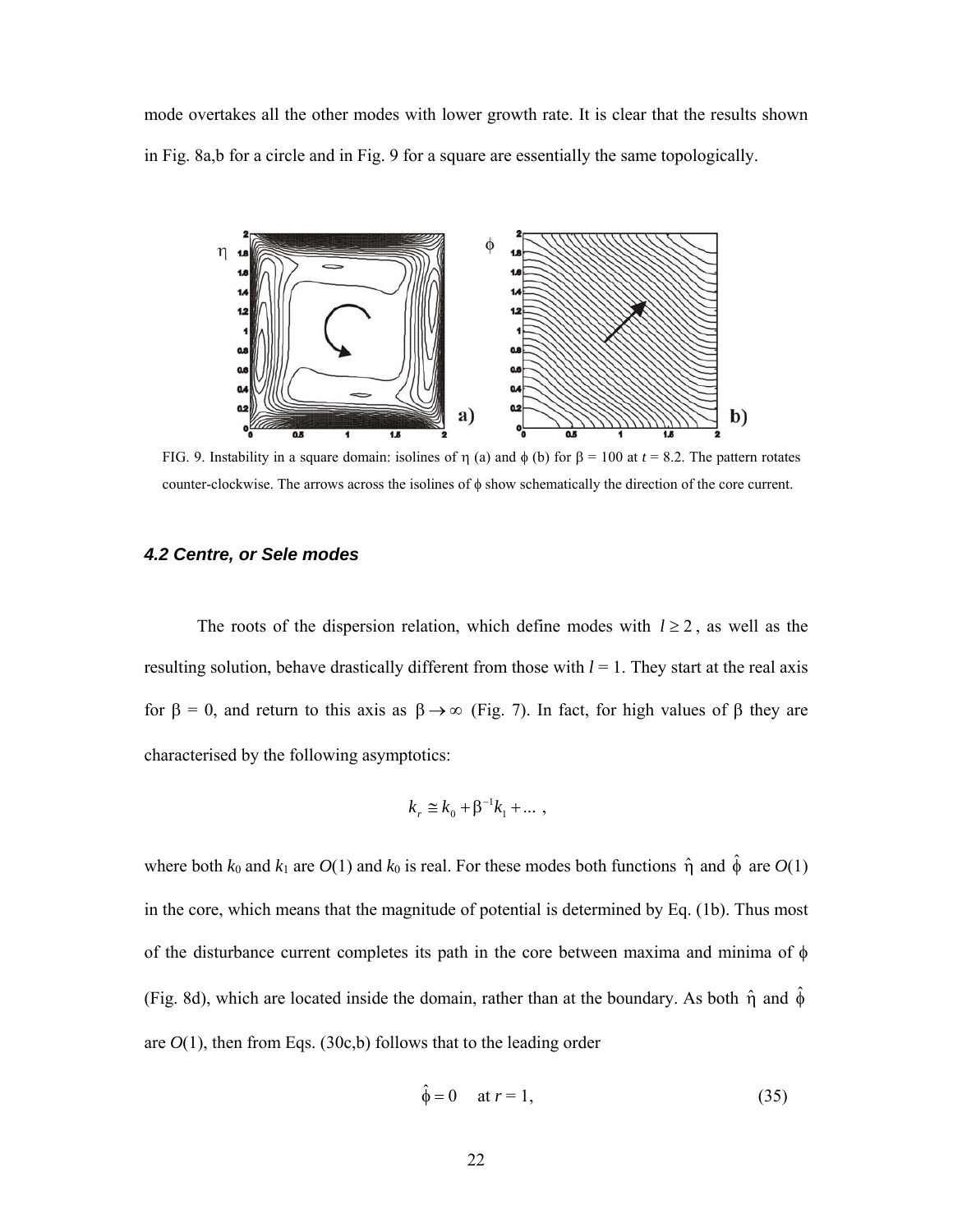which implies vanishing tangential component of current at the boundary.

From Eq. (31) follows that in the limit  $\beta \rightarrow \infty$  for  $|k| = O(1)$  the dispersion relation becomes

$$
J_{n+1}(k_0) = 0, \t\t(36)
$$

The roots of this equation lie close to those of Eq. (31) (see Fig. 7) and "attract" these roots.

From Eqs. (30) and (35) follows that in the limit  $\beta \rightarrow \infty$  the boundary condition for the  $O(1)$   $\hat{\eta}$  is:

$$
\hat{\eta}'(1) = n\hat{\eta}(1) \tag{37}
$$

Thus, despite the fact that  $k_0$  is real, these are clearly not the gravity waves. Neither these are the modes for a strictly perfectly conducting wall as would be implied by Eq. (35). In fact, these modes may be qualified as the rotating interface first studied by Sele [3]. Indeed, these are the waves with non-zero elevation in the entire domain, which rotate with a single frequency. Although such waves are unstable, they are by far less dangerous than the wall modes as their growth rate,  $O(\beta^{-1})$ , will be limited by dissipation.

 The centre modes are almost fully analogous to those from the continuous spectrum for the half-plane with the notable exception that they are weakly unstable. We will clarify the reason for this in Sec. 6 but before that we will consider instability in an infinite channel as it brings in new features of the instability.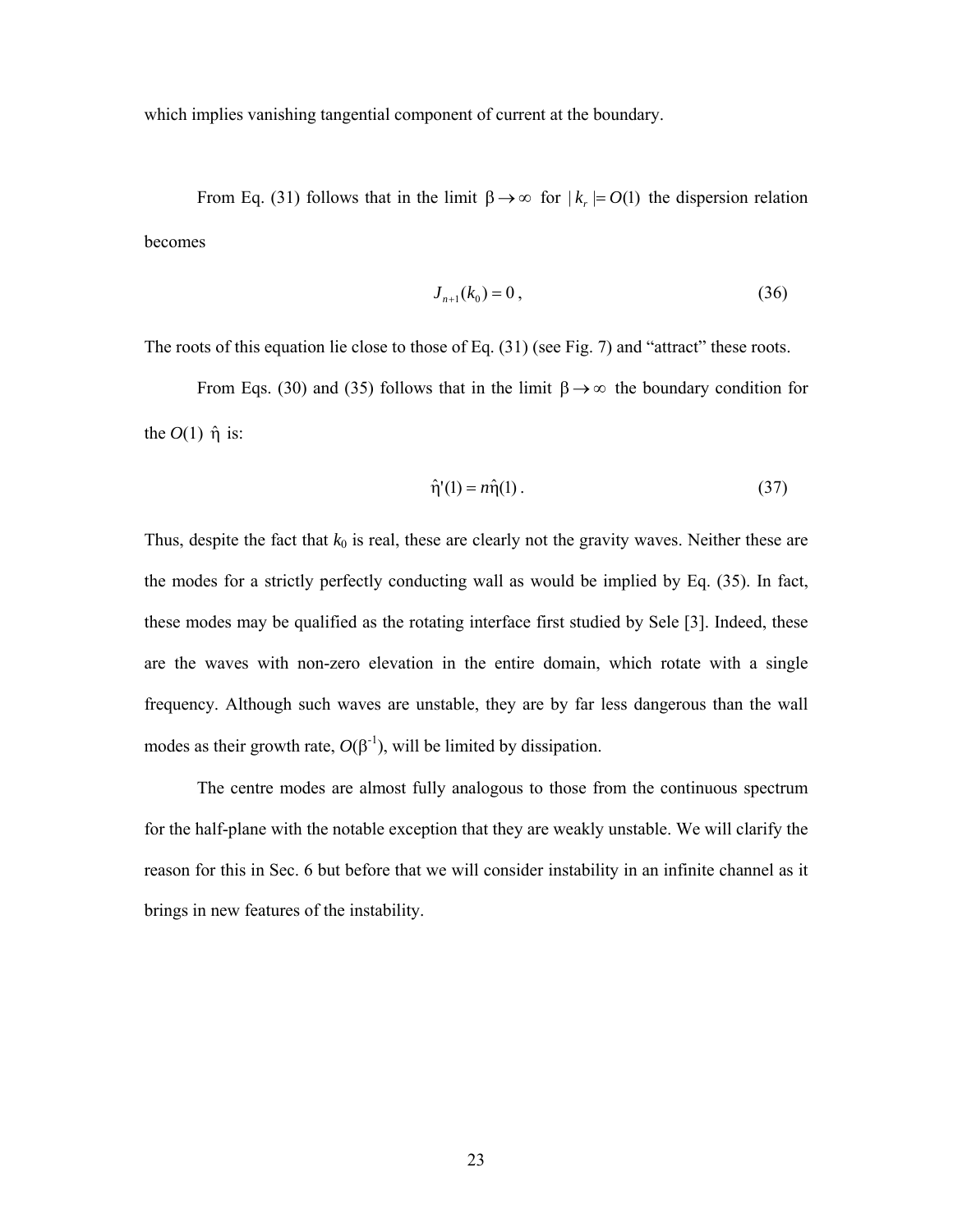

FIG. 10. Schematic diagram of the channel problem. On the left are flow subregions for the wall modes for  $\beta \gg 1$ : boundary layers *L1*, *L2*, and core *C*; on the right is schematic diagram of reflection of plane waves from the sidewalls

# **5. Infinite channel**

 Schematic diagram of an infinite channel is shown in Fig. 10. What is new here with respect to the geometries considered before is that there are two separated boundaries, each of which generates unstable waves.

The problem for the travelling waves is defined by Eqs. (7) subject to the boundary conditions

$$
\frac{d\hat{\phi}}{dx} = 0 \quad , \quad \frac{d\hat{\eta}}{dx} = -i\beta k_y \hat{\phi} \quad \text{at} \quad x = 0 \text{ and at } x = 2, \tag{38a-d}
$$

and the normalization condition

$$
\hat{\eta}(2) = 1. \tag{39}
$$

The characteristic length  $L^*$  is half the channel width.

 An exact solution to the problem in the form of travelling waves [10] is represented here in the following form:

$$
\hat{\eta} = C_3 e^{ik_x x} + C_4 e^{-ik_x x}, \qquad (40)
$$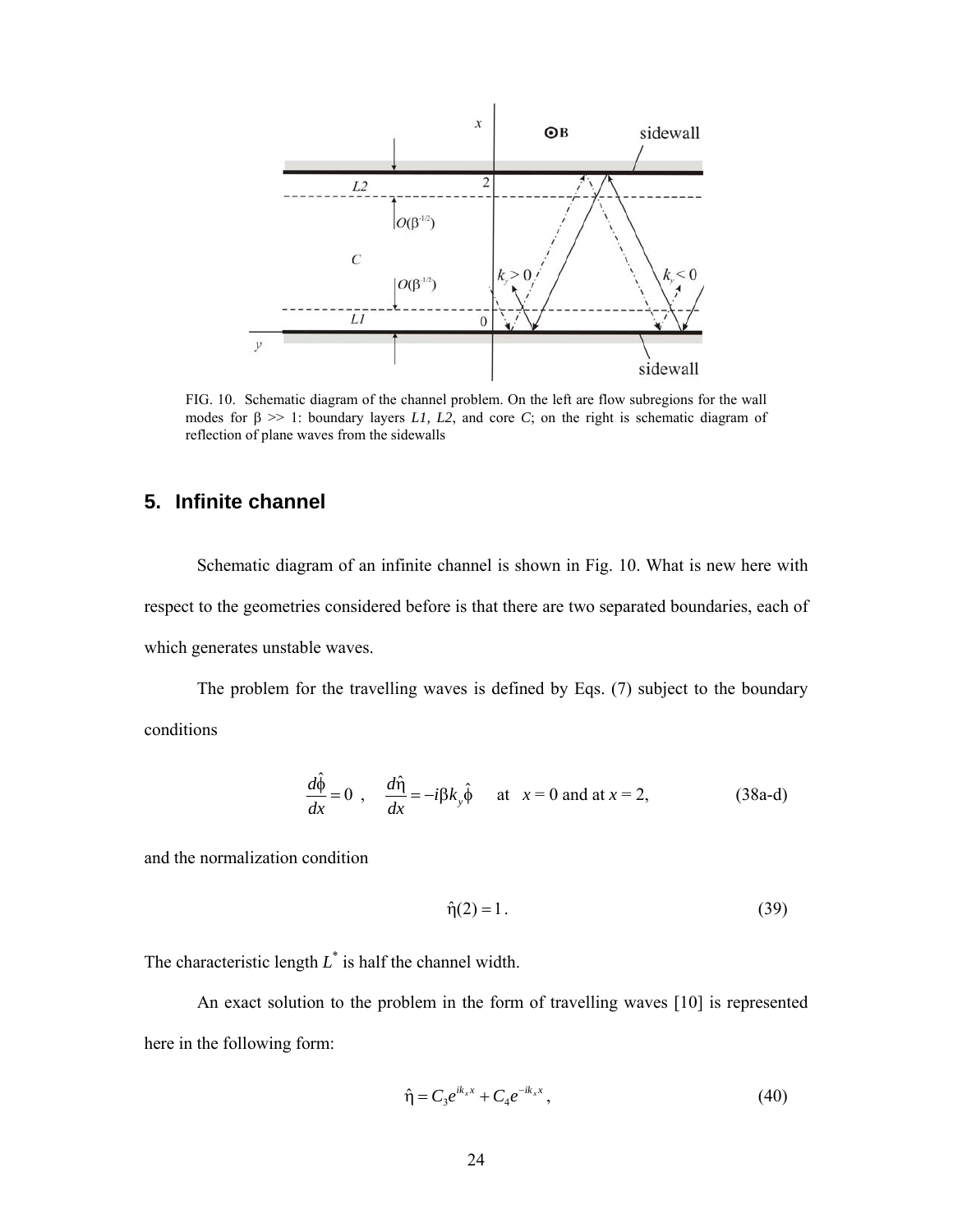

FIG. 11 Instability in an infinite channel: variation of the first four roots of the dispersion relation (42) (a) and corresponding values of  $\omega$  (b) with  $\beta$  for  $k_y = 1$  and for  $\text{Re}(k_x) < 0$ . The values of the roots on the real axis correspond to  $\beta = 0$ , while the endpoints are for  $\beta = 100$ . The values of  $k_x$  as  $\beta \rightarrow \infty$  are shown with circles.

$$
\hat{\phi} = \frac{1}{\omega^2} \left\{ C_3 e^{ik_x x} + C_4 e^{-ik_x x} \right\} + C_5 e^{k_y x} + C_6 e^{-k_y x}, \tag{41}
$$

where  $k_x^2 = \omega^2 - k_y^2$ , and  $C_3$ - $C_6$  are constants.

The boundary conditions (38a-d) and the normalization condition (39) yield the spatial exponents  $k_x$  as the roots of the dispersion relation

$$
16\beta^2 \left\{ 2pq(\cos p \cosh q - 1) + (p^2 - q^2)\sinh q \sin p \right\} + p^2(p^2 + q^2)^2 \sinh q \sin p = 0, \qquad (42)
$$

where  $p = 2k_x$ ,  $q = 2k_y$ , and the values for  $C_3$ - $C_6$ , whose lengthy expressions are not presented here. The dispersion relation is invariant with respect to transformation  $k_x \mapsto -k_x$ .

Variation of the spatial exponents and the corresponding values of  $\omega$  are shown in Fig. 11a and 11b, respectively, for  $k_y = 1$  and for varying  $\beta$ . Similar to the flow in a circular domain, there are two types of roots. First of all, only roots 1 and 2 exhibit strong growth in modulus for increasing  $\beta$ , and thus represent the unstable modes. There is also an infinite number of roots, which remain real for all values of  $\beta$ . The first four roots belonging to this group are shown in Fig. 11 (lines 3-6).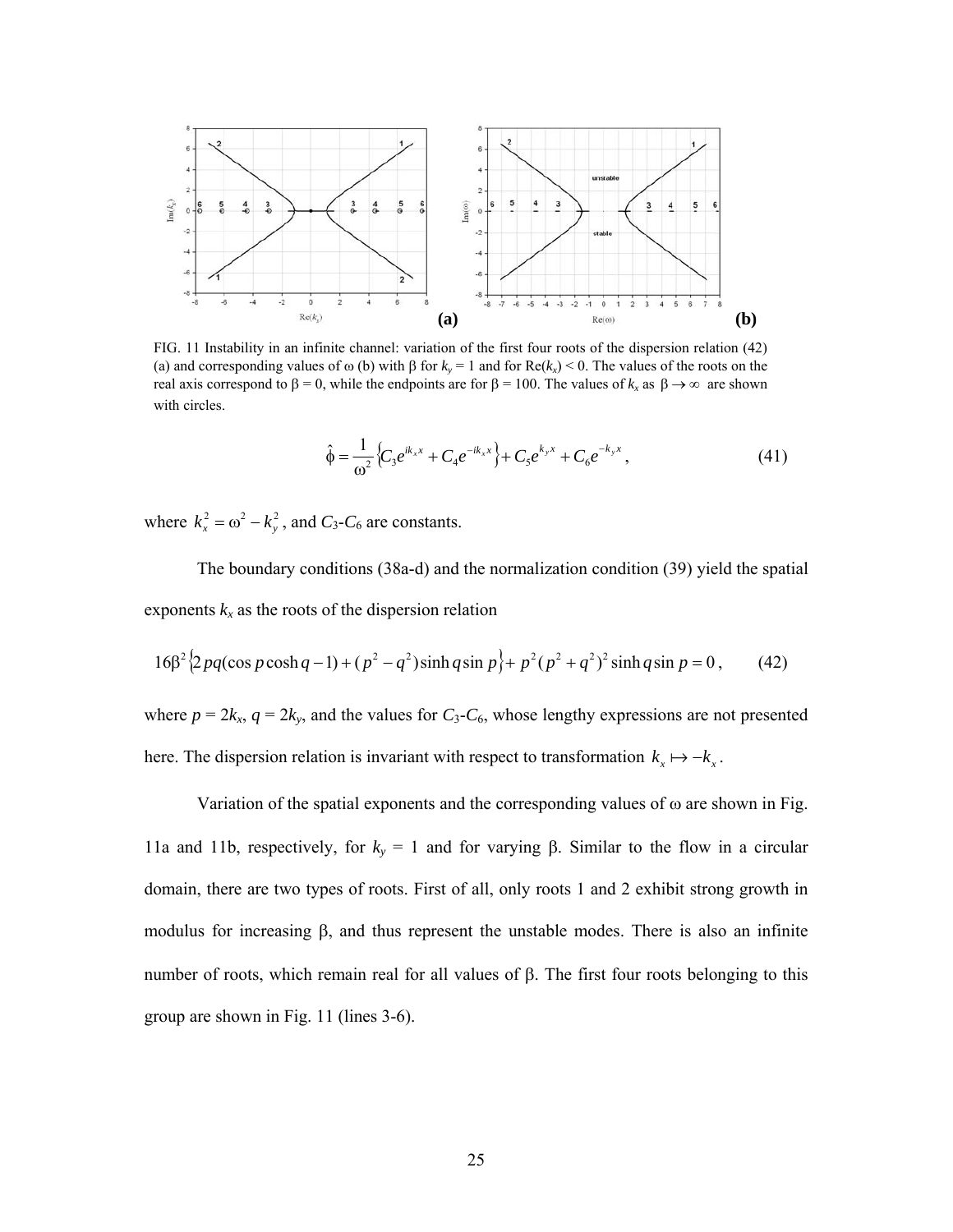#### *5.1 Wall modes*

Consider roots 1 and 2 first for  $Re(k_x) < 0$ . In contrast to the flow in a circular domain, which is unstable for any non-zero value of  $\beta$ , there is a threshold of instability for the waves in a channel. For  $k_y = 1$  roots 1 and 2 remain real below  $\beta_{cr} = 1.6$ . At  $\beta = \beta_{cr}$  an internal resonance occurs as a result of which the imaginary parts of  $k_x$  and  $\omega$  appear and the flow becomes unstable.

As the two boundaries, located at  $x = 0$  and  $x = 2$  are not connected, two separate boundary layers are formed for  $\beta \gg 1$ . They are denoted by *L1* and *L2*, respectively (Fig. 10).

We will be looking for the asymptotic solution as follows:

$$
\hat{\eta} \cong \hat{\eta}_{L1} + \hat{\eta}_{L2},\tag{43}
$$

$$
\hat{\phi} \approx \beta^{-1/2} \hat{\phi}_C + \beta^{-1} \left( \hat{\phi}_{L1} + \hat{\phi}_{L2} \right),\tag{44}
$$

where subscripts denote the region of validity of the respective terms. The second and the third terms in Eq. (44) are boundary-layer corrections to the core potential.

In the boundary layers and the core the governing equations are:

$$
\frac{\partial^2 \hat{\eta}_{L1}}{\partial \xi^2} + \kappa^2 \hat{\eta}_{L1} = 0 \,, \quad \frac{\partial^2 \hat{\phi}_{L1}}{\partial \xi^2} = -\hat{\eta}_{L1} \quad \text{in layer } L1, \tag{45a,b}
$$

$$
\frac{\partial^2 \hat{\eta}_{L2}}{\partial \zeta^2} + \kappa^2 \hat{\eta}_{L2} = 0, \quad \frac{\partial^2 \hat{\phi}_{L2}}{\partial \zeta^2} = -\hat{\eta}_{L2} \quad \text{in layer } L2,
$$
 (45c,d)

$$
\frac{d^2\hat{\phi}_C}{dx^2} - k_y^2 \hat{\phi}_C = 0 \quad \text{in the core}, \tag{45e}
$$

where  $\kappa = \beta^{-1/2} k_x = O(1)$ , and  $\xi = -\beta^{1/2} x \le 0$ ,  $\zeta = \beta^{1/2} (x - 2) \le 0$  are stretched co-ordinates in layers *L*1 and *L*2, respectively.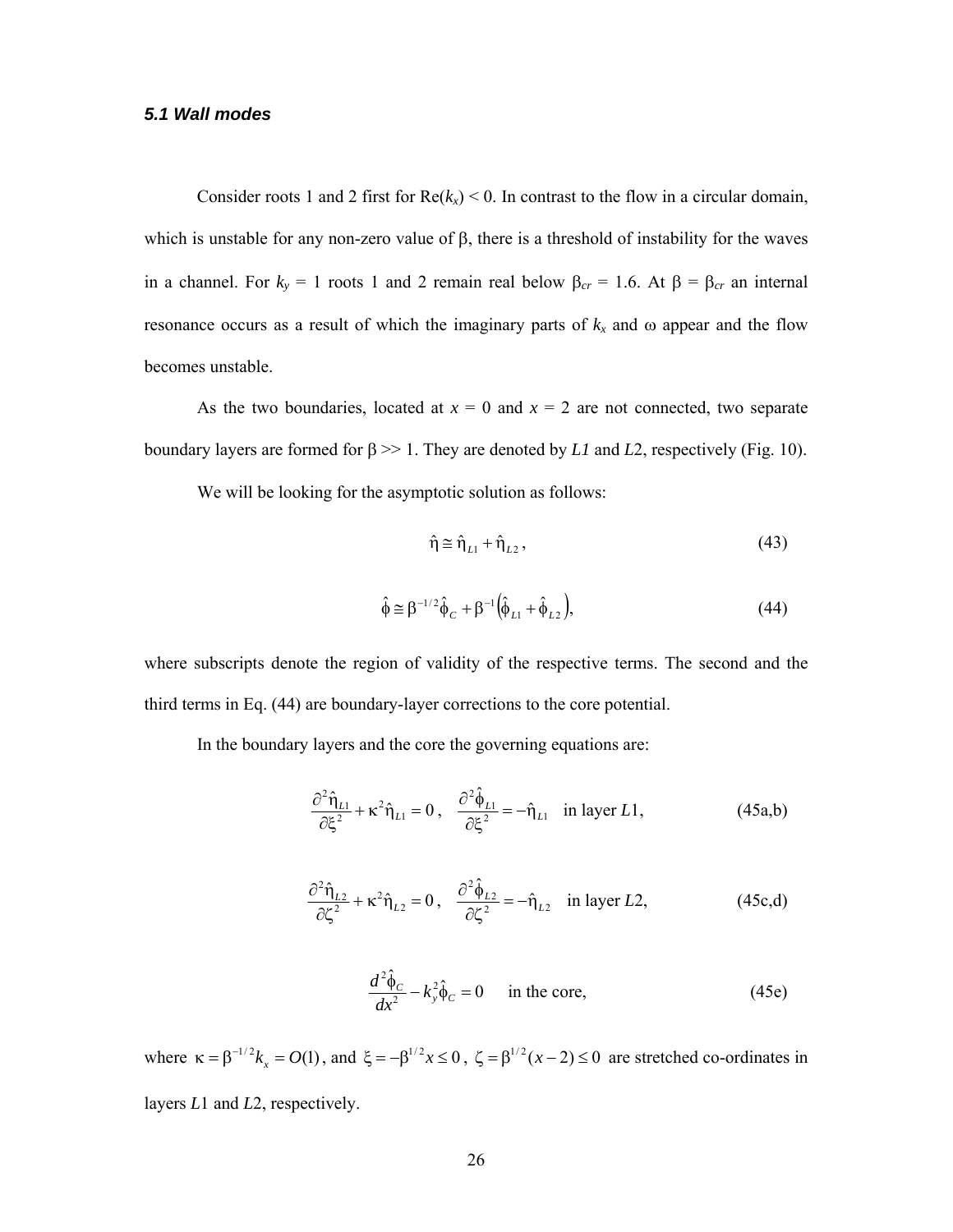Integrating Eqs. (45), and taking into account the normalization condition (39) yields the general solution as follows:

$$
\hat{\eta}_{L1} = C_7 \exp(i\kappa \xi), \quad \hat{\phi}_{L1} = \kappa^{-2} \hat{\eta}_{L1}, \tag{46a,b}
$$

$$
\hat{\eta}_{L2} = \exp(i\kappa \zeta), \quad \hat{\phi}_{L2} = \kappa^{-2} \hat{\eta}_{L2}, \tag{47a,b}
$$

$$
\hat{\phi}_C = A_1 \exp\{-k_y x\} + A_2 \exp\{k_y (x-2)\},\tag{48a,b}
$$

where  $C_7$ ,  $A_1$ , and  $A_2$  are arbitrary constants. Constant  $C_7$  determines the value of  $\hat{\eta}$  at  $x = 0$ . These constants, as well as the value of  $\kappa$ , are determined from the four boundary conditions (38a-d). In particular, it follows that  $\kappa^2 = \pm i$ .

In order for the boundary–layer terms to decay away from respective sidewalls, we require that  $Im(\kappa) < 0$ . This leads to two possible values for  $\kappa$ , namely:

$$
\kappa = 2^{-1/2} (\pm 1 - i) = \pm \sqrt{\mp i} , \qquad (49)
$$

which correspond to roots 1 and 2 of the dispersion relation, respectively. Thus we arrive at two different solutions for  $\hat{\eta}$  and  $\hat{\phi}$ .

In the first case, i.e. for  $\kappa = 2^{-1/2} (1 - i)$ , the result is as follows:

$$
C_7 = -\exp(2k_y), \quad A_1 = -\kappa / k_y \exp(2k_y), \quad A_2 = 0,
$$
 (50)

while in the second case, i.e. for  $\kappa = -2^{-1/2} (1 + i)$ , one gets

$$
C_7 = -\exp(-2k_y), \quad A_1 = 0, \quad A_2 = -\kappa/k_y. \tag{51}
$$

Substituting expressions (46)-(48) into Eqs. (43) and (44), and using the values of constants from Eqs. (50) or (51), yields: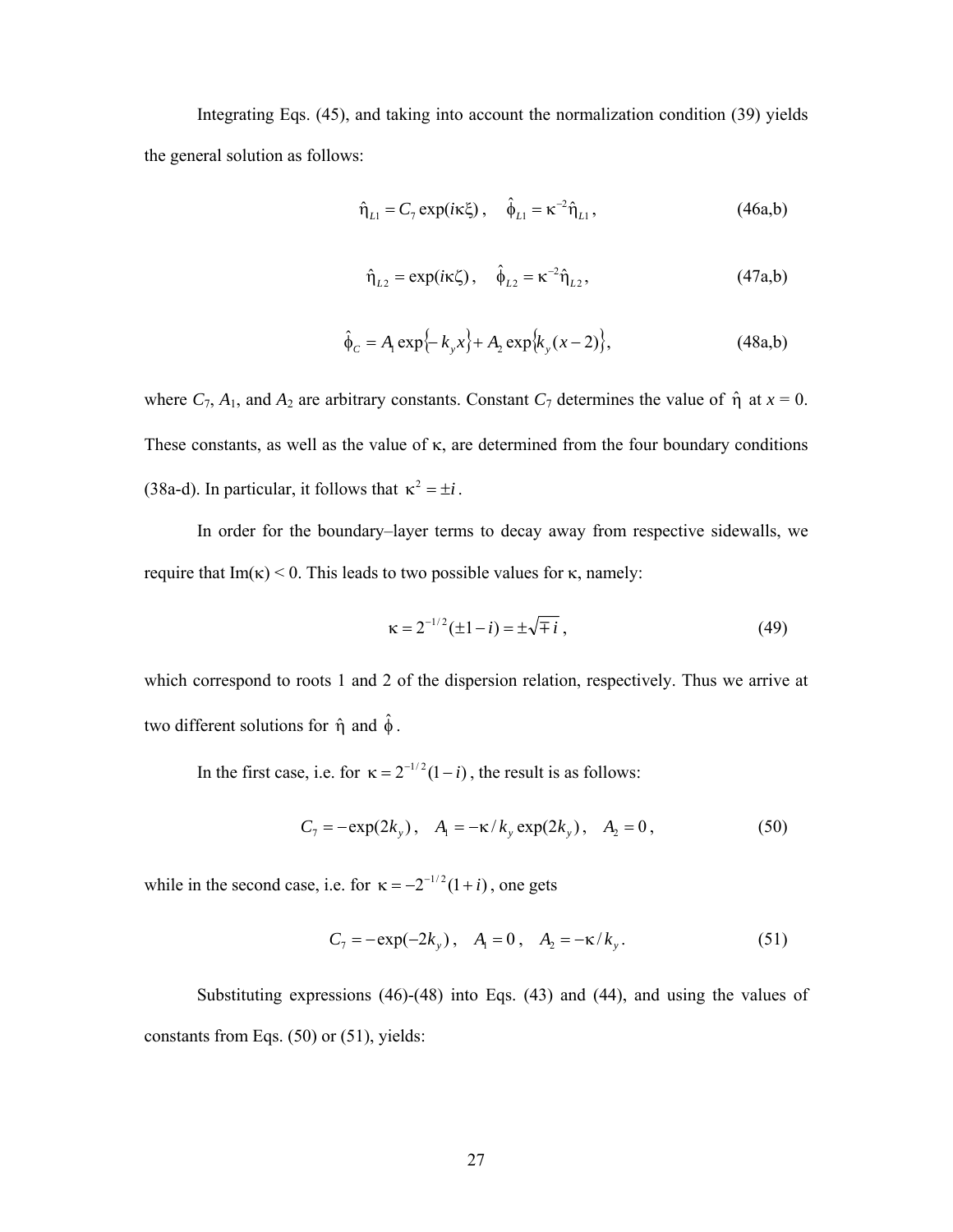

FIG 12. Infinite channel. Contour lines of  $\eta$  (a) and  $\phi$  (b) for asymptotic solution 2 for  $k_y = 1$ ,  $\beta =$  100 and  $t = 0$ . The disturbance propagates in the +v-direction 100, and *t* = 0. The disturbance propagates in the +*y*-direction.



FIG 13. Infinite channel. Contour lines of  $\eta$  (a) and  $\phi$  (b) for combined asymptotic solution (55) for  $k_y = 1$ ,  $\beta = 100$ ,  $t = 0$ . The disturbance travels in the +*y*-direction at the wall  $x = 2$  and in the -*y*direction at the wall  $x = 0$ .

$$
\hat{\eta} \approx -\exp[\pm 2k_y + i\kappa \xi] + \exp(i\kappa \zeta) ,\qquad(52)
$$

$$
\hat{\phi} \approx -\beta^{-1/2} \frac{\kappa}{k_y} \exp\left[\pm k_y (2 - x)\right] \pm \beta^{-1} i \left\{-\exp\left[\pm 2k_y + i\kappa \xi\right] + \exp(i\kappa \zeta)\right\},\tag{53}
$$

where the upper and lower signs are taken for the first or the second solution as defined by Eq. (49).

As  $\omega^2 \approx \beta \kappa^2$ , for each value of  $\kappa$  there are two possible values of  $\omega$ . The one with Im( $\omega$ ) > 0 gives a temporally growing wave, while that with Im( $\omega$ ) < 0 gives a decaying wave. Thus for the unstable modes,

$$
\omega = -\beta \kappa = (\beta/2)^{1/2} (\mp 1 + i) \,. \tag{54}
$$

The sign convention is as in Eq. (49). The unstable waves defined by solutions 1 and 2 travel in the *–y* and *+y –*directions, respectively. The result (54) has been obtained in [13] in the long-wave approximation,  $k_y \to 0$  and independently in [14] for  $\beta \to \infty$ .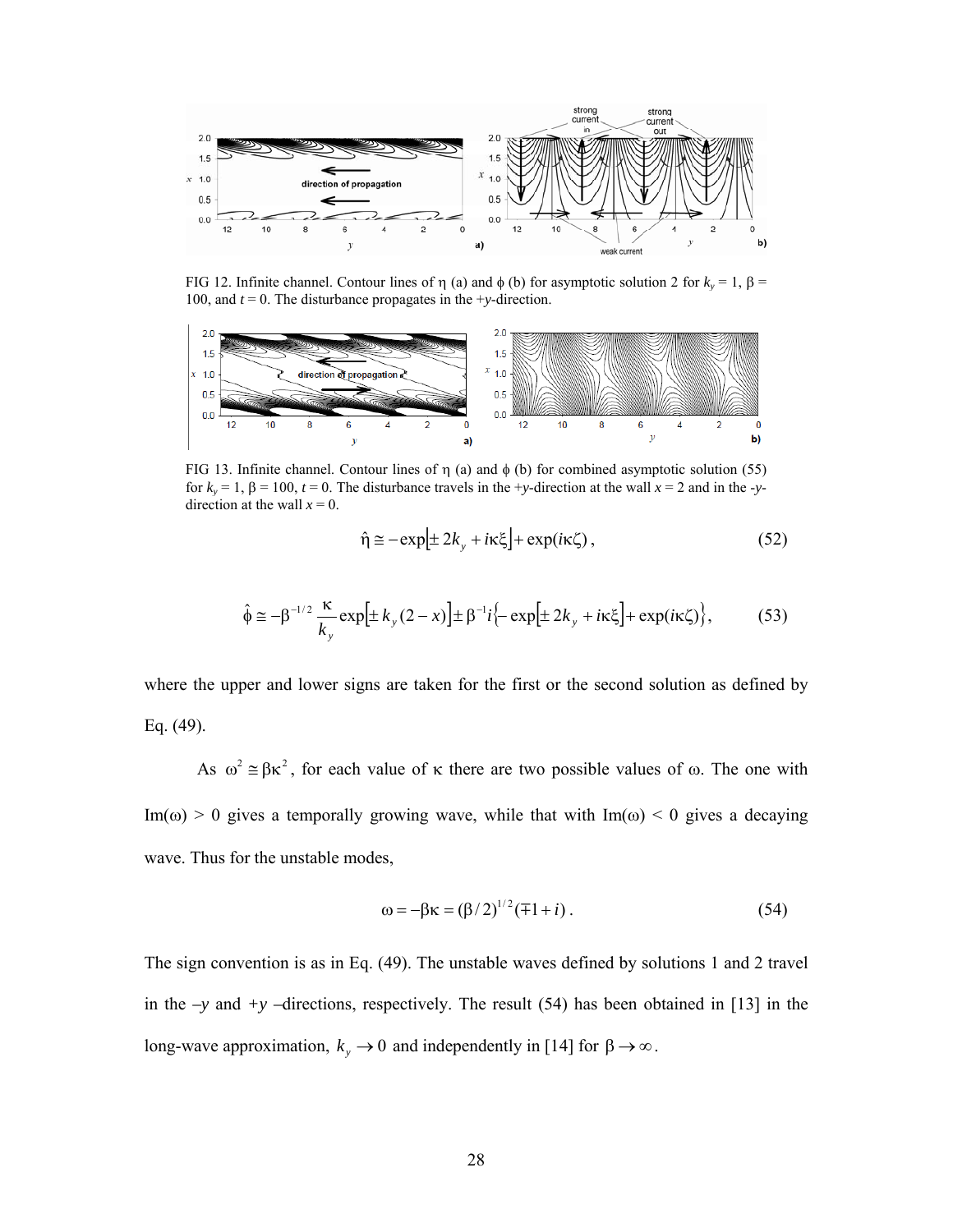The isolines of  $\eta$  and  $\phi$  for solution 2 are shown in Fig. 12 for  $\beta = 100$  and for  $k_y = 1$ , and  $t = 0$ . The solution is clearly asymmetric about the midplane of the channel  $x = 1$ . This asymmetry is fundamental, as symmetric or anti-symmetric unstable boundary modes cannot propagate along the channel *strictly* in the +*y* or –*y* -direction. For such waves the amplification at one wall is accompanied by equal in magnitude suppression at the opposite one.

However, counter-propagating, unstable, anti-symmetric waves in (*x*-1) are not only admissible, but are directly relevant to the flow in a rectangular domain. Such a wave may be represented by a linear combination of the two solutions obtained in the above. This gives:

$$
\begin{cases} \eta \\ \phi \end{cases} = \frac{\exp(-k_y)}{2\cosh k_y} \begin{cases} \eta_1 \\ \phi_1 \end{cases} + \frac{\exp(k_y)}{2\cosh k_y} \begin{cases} \eta_2 \\ \phi_2 \end{cases}, \tag{55}
$$

where subscripts 1 and 2 correspond to solutions 1 and 2, respectively. The isolines of functions  $\eta$  and  $\phi$  for such a wave at  $t = 0$  are shown in Fig. 13.

#### *5.2 Centre modes*

Besides two complex roots of the dispersion relation (42), there is an infinite number of roots, which remain real for all values of  $\beta$ . These roots correspond to the Sele modes. The first four roots of this type are 3-6 (Fig. 11). Corresponding solutions are characterised by both  $\hat{\eta}$  and  $\hat{\phi}$  being  $O(1)$  quantities in the interior of the domain. As  $\beta \rightarrow \infty$ , function  $\hat{\phi}$ satisfies the boundary conditions  $\hat{\phi} = 0$  and  $d\hat{\phi}/dx = 0$  at both boundaries  $x = 0$  and  $x = 2$ . This gives the dispersion relation as follows:

$$
2pq(\cos p \cosh q - 1) + (p^2 - q^2)\sinh q \sin p = 0, \qquad (56)
$$

which may also be obtained from Eq. (42) in the limit  $\beta \rightarrow \infty$  for  $|k_x| = O(1)$ .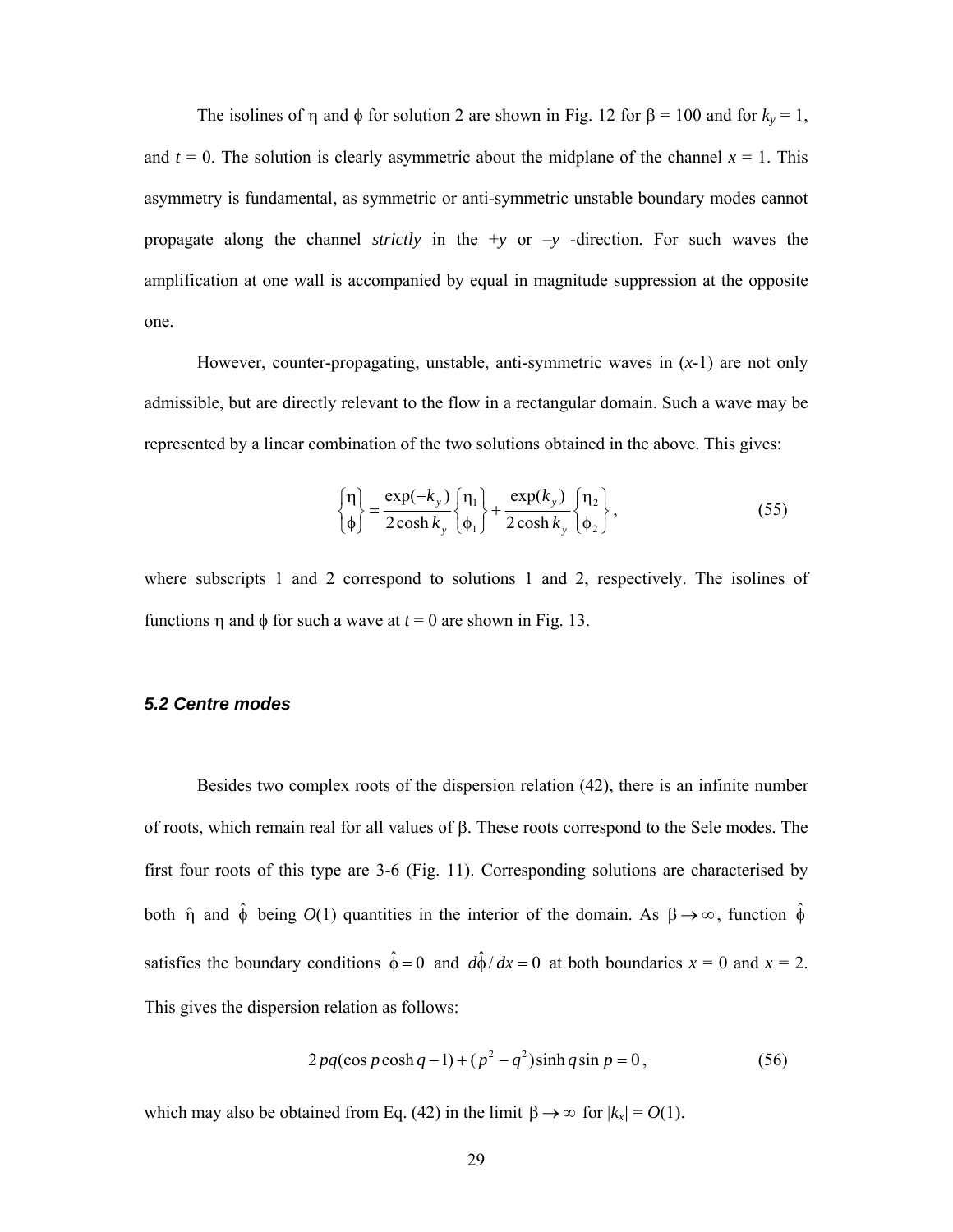The roots of Eq. (56), shown in Fig. 11a with circles, attract those of Eq. (42). Therefore, there is a full analogy between the higher roots for a channel, and those for a circle, except perhaps one: in the circular domain the corresponding modes are weakly unstable, while for a channel they are stable. We will return to the question as to why this is the case in Sec. 6.

# **6. Reflection mechanism**

Here a unified view on the nature of stable or weakly unstable modes for various geometries is outlined. It allows to understand their properties in terms of wave reflection from the boundary.

#### *6.1 Circular domain*

The direct connection of the growth rate  $|\text{Im}\omega| = |\text{Im}k_{r}|$  of the centre modes in a closed geometry and the reflection coefficient can be extracted by considering short waves in the circle (see Sec. 4) corresponding to  $n \sim \sqrt{\beta} >> 1$ ,  $l > 1$  For these modes,  $| \text{Re } k_r | \sim \sqrt{\beta} \gg | \text{Im } k_r |$  (i.e. nearly periodic short waves hence 'geometric optics' is relevant), and the following relationship follows from the relevant decomposition of the exact solution (25a) (see [12]):

$$
\mu = \exp(4 | \operatorname{Im} k_r | ) = \frac{\beta_{\lambda}^2 + (1 + \beta_{\lambda} n / \operatorname{Re} k_r)^2}{\beta_{\lambda}^2 + (1 - \beta_{\lambda} n / \operatorname{Re} k_r)^2}
$$
(57)

Formula (57) establishes a direct connection of the weak instability of the higher centre modes with the reflection mechanism. Note that  $\beta_{\lambda} = \beta/(Re k_r)^2 = O(1)$  which implies  $\mu - 1 = O(1)$  even for high  $\beta$  and makes the rotating modes with higher *n* more unstable than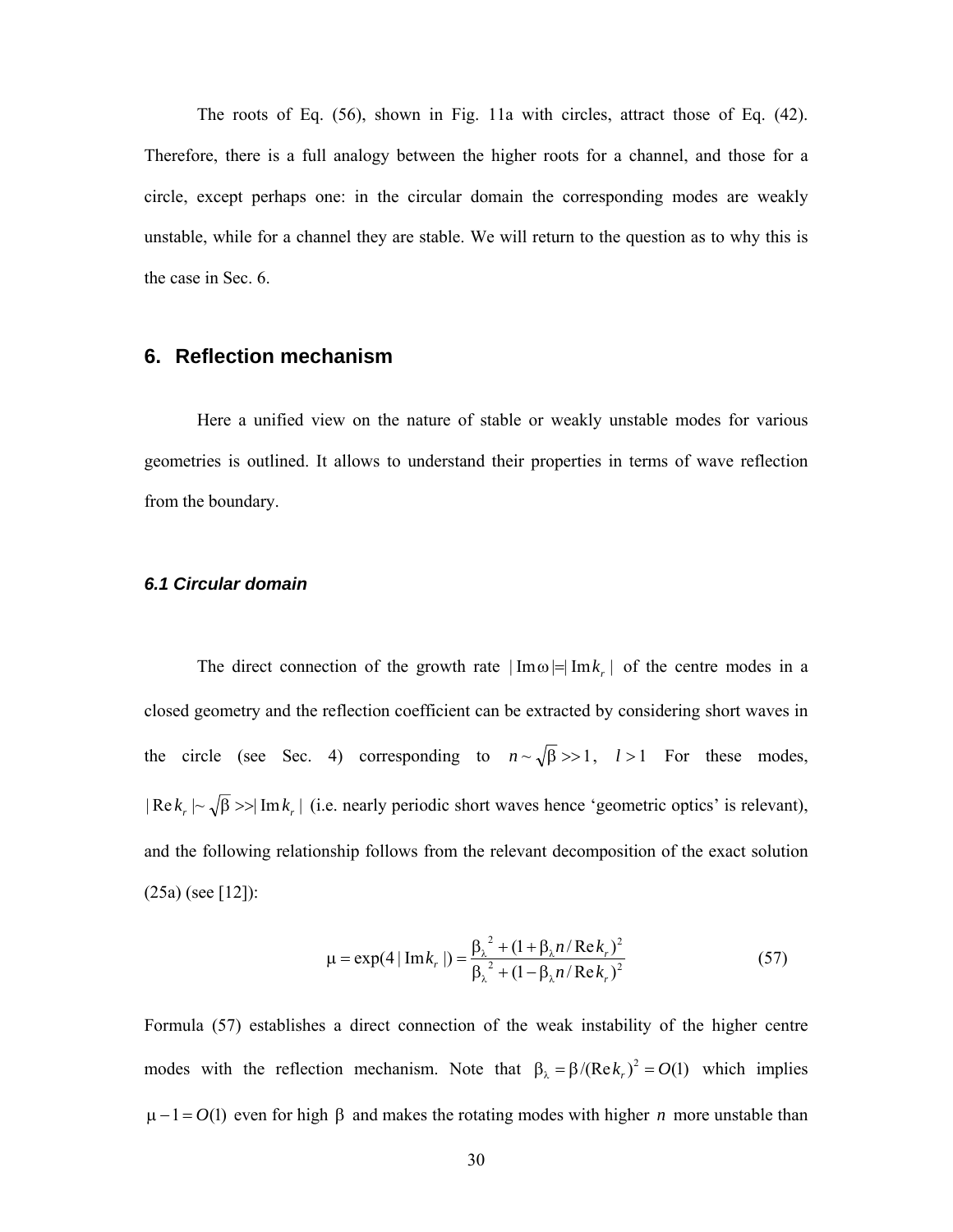

FIG. 14. Schematic diagram of reflection of short waves in various geometries: half-plane (a), circle (b), channel (c), square (d), and rectangle (e). The wave is amplified at points A, and suppressed at points S.

those with lower  $n$ . This is also in accordance with the behaviour of the higher roots of the exact dispersion relation for the circle (see Fig. 7).

 In conclusion we note that from a comparison of Eq. (57) with Eq. (13) it follows that the equivalent angle of incidence for the higher centre modes is  $\tan \theta = n / Re k_r = O(1)$ .

#### *6.2 Applications of the reflection theory*

As has been mentioned at the end of Sec. 5, the origin of the centre modes for a circle and a channel is similar. The qualitative difference between the two geometries is that these modes are stable for a channel and weakly unstable for a circle. This difference may well be explained by the reflection mechanism.

First of all, it has been established in Sec. 3.1 that for real values of  $k_x$ , a wave reflected from a plane wall, as shown in Fig. 14a, would be amplified. If the wave approaches the wall in the reverse direction it would be suppressed.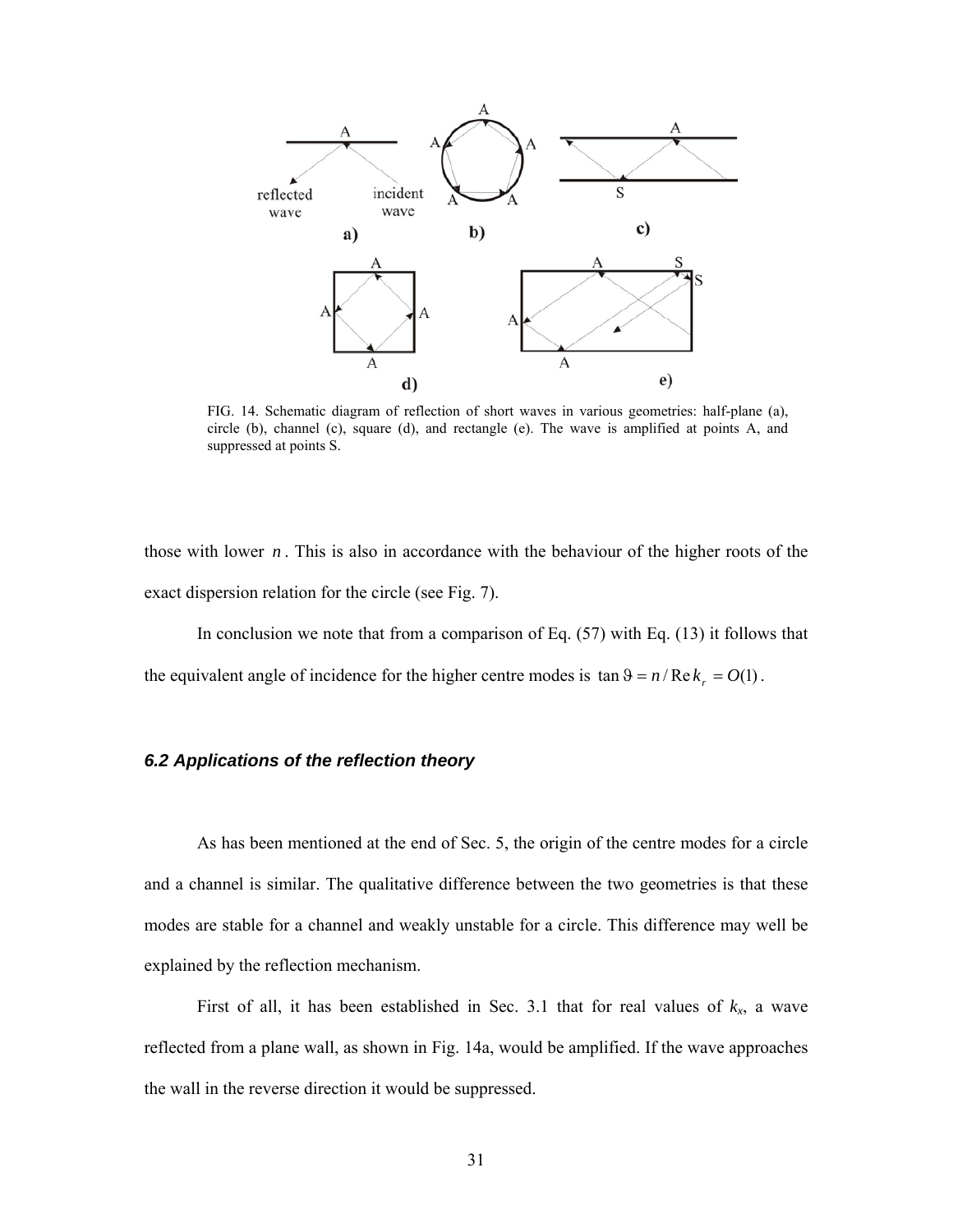For a circle, any wave reflected from the boundary in the counter-clockwise direction is amplified (Fig. 14b). Then a reflected wave travels towards the other point of the same boundary, and is amplified again. As a result of multiple reflections, the amplitude of the wave grows, and all the modes are unstable [12].

For a channel (Fig. 14c), a wave amplified at one of the walls, reflects from a different wall. At that wall the local angle of reflection changes to the opposite, and the wave is suppressed. Owing to symmetry, the total coefficient of reflection from the two walls is equal to unity, and the wave remains stable.

For a square (Fig. 14d) any wave propagating counter-clockwise is amplified as the 'rays' form a closed trajectory. This is why the equilibrium is unstable for any non-zero value of  $\beta$ , similar to a circle.

 Concerning a rectangle (Fig. 14e), only some of the modes would grow in amplitude with time, namely those able to form a closed trajectory. The one shown schematically in Fig. 14e would not be. This would ultimately depend on the aspect ratio of the rectangle. As the increasing MHD interaction changes the angle of incidence, the trajectory for some of the short waves becomes closed, and the flow becomes unstable.

Therefore, the interpretation of instability in terms of reflection from the boundary is very useful for understanding several important features. It helps to explain (i) why some modes are stable, while the others are not, (ii) why equilibrium in certain geometries is unstable for any non-zero value of  $\beta$ , while in the others there is a threshold of instability, (iii) why equilibrium in an unbounded domain is stable, etc.

#### **7. Discussion and conclusions**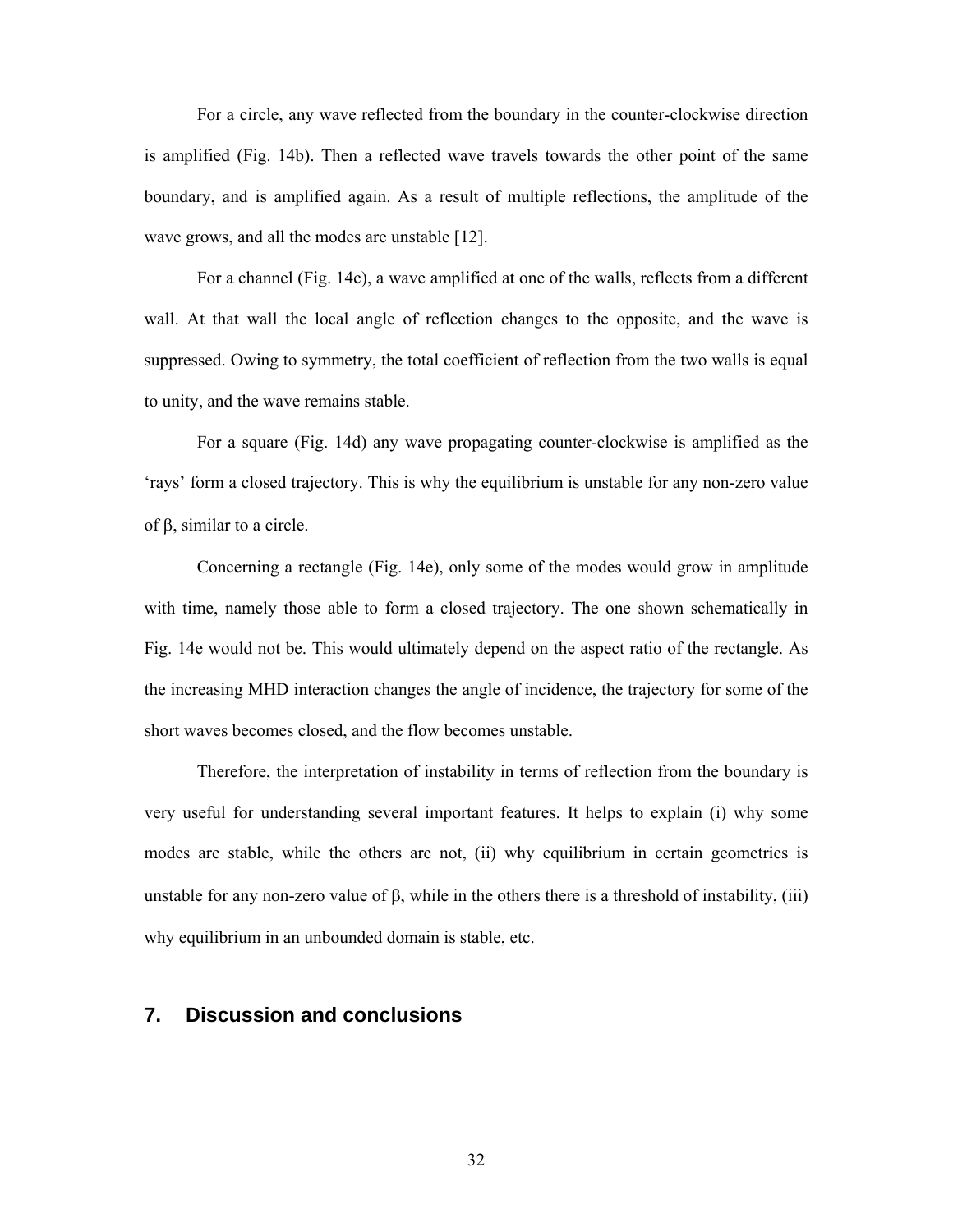We have presented a unified view of interfacial MHD instability in a model of aluminium reduction cells with a uniform magnetic field. For any horizontal cross-section of the cell there are two distinct groups of travelling waves, or modes. The wall modes resulting from the interaction of the mechanical and the electromagnetic quantities at the electrically insulating boundary form the first group. These waves are most unstable with the growth rate being  $O(\beta^{1/2})$  as  $\beta \rightarrow \infty$ . The key element for the development of this type of instability is the Lorentz force which carries the fluid from the right side of the crests at the sidewall to the left side resulting in anti-clockwise propagation of the wave. As the fluid flows through the core, it is accelerated by an unopposed Lorentz force and this leads to the amplification of the wave and thus to the instability.

 The second group of travelling waves results from coupling of the mechanical and the electromagnetic quantities inside the whole domain. For a finite value of  $\beta$  these modes are either stable or weakly unstable, which can well be predicted by the reflection theory. In closed domains there are always weakly unstable modes of this type, which obey Sele's mechanism of instability. These Sele modes are characterised by the *O*(1) disturbance of the interface and the electric potential in the whole domain, by vanishing tangential component of current at the sidewall, and by the growth rate being  $O(\beta^{-1})$  as  $\beta \rightarrow \infty$ . Thus they are ultimately damped by the magnetic field.

 For both types of modes instability occurs only in the presence of an electrically insulating boundary.

 Finally, we note that the instability in real cells is far more complicated being strongly affected by the nonuniform magnetic fields, channels between the anodes, and the background flow. The work on the instability mechanisms owing to these effects is in progress.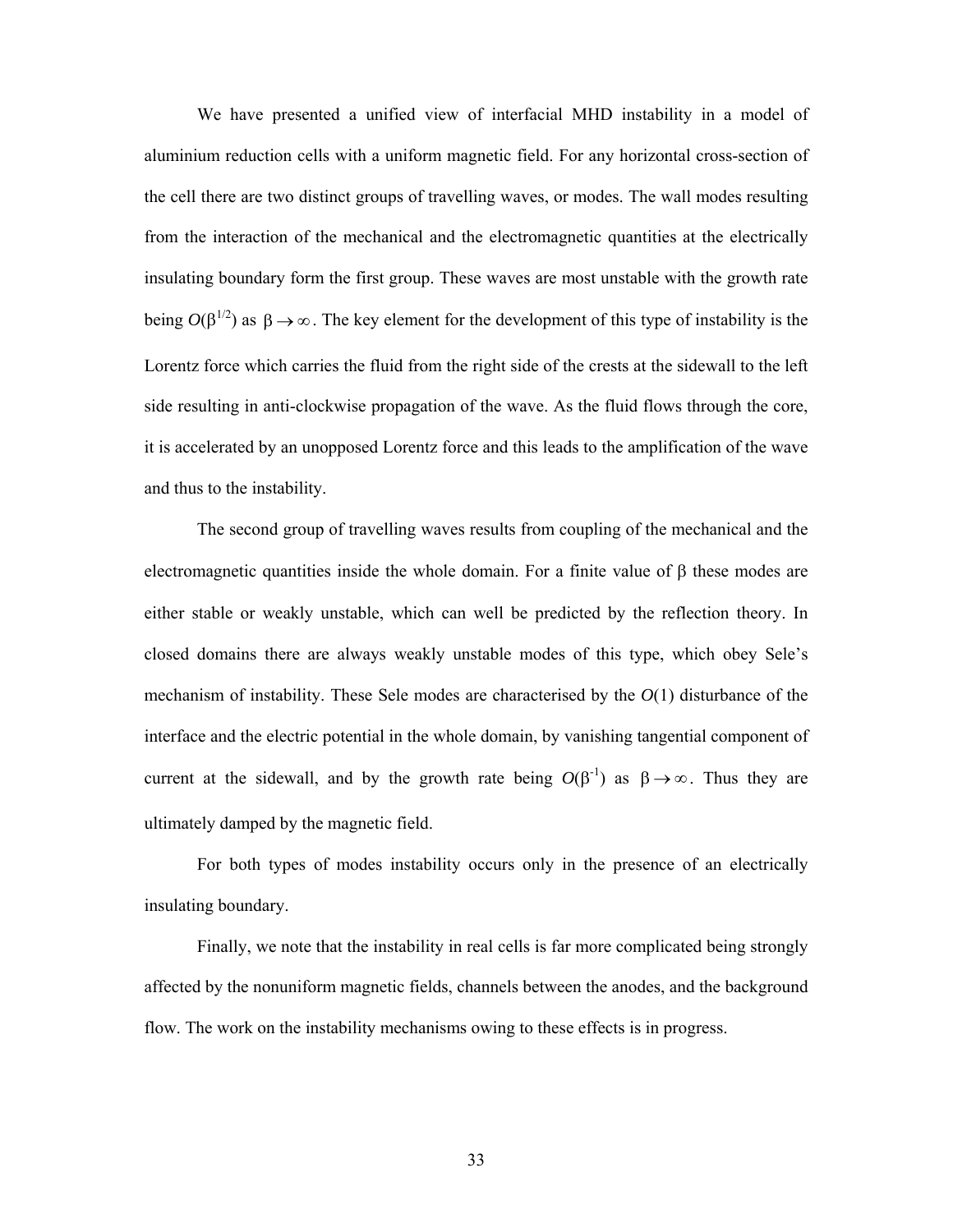### **References**

- [1] Sele, T.: Instabilities of the metal surface in electrolytic aluminium reduction cells. Metallurgical Transactions B, **8B**, 613-618 (1977)
- [2] Gerbeau, J.-F., Le Bris, C., Lelievre, T.: Mathematical Methods for the Magnetohydrodynamics of Liquid Metals. Oxford Univ Press, New York (2006)
- [3] Davidson, P.A.: Overcoming instabilities in aluminium reduction cells: a route to cheaper aluminium, Mater. Sci. Technol., **16**, 475-479 (2000)
- [4] Lukyanov, A., El, G., Molokov, S.: Stabilisation of the liquid metal electrolyte systems. Int. Patent Application No. PCT/GB2003/00072 (2003)
- [5] Urata, N.: Magnetics and metal pad instability. Light Metals, 581-591 (1985)
- [6] Sneyd, A.D., Wang, A.: Interfacial instability due to MHD mode coupling in aluminium reduction cells. J. Fluid Mech., **236**, 111-126 (1994)
- [7] Bojarevics, V., Romerio, M.V.: Long wave instability of liquid metal-electrolyte interface in aluminium reduction cells: a generalisation of Sele's criterion. Eur. J. Mech. B/Fluids, **13**, 33-56 (1994)
- [8] Bojarevics, V.: Nonlinear waves with electromagnetic injection in aluminium electrolysis cells. In: Progr. in Astronautics and Aeronautics, **182**, 833-848 (1998)
- [9] Droste, Ch., Segatz, M., Vogelsang, D.: Improved 2-dimensional model for magnetohydrodynamic stability analysis in reduction cells. Light Metals, 419-428 (1998)
- [10] Davidson, P.A., Lindsay, R.L.: Stability of interfacial waves in aluminium reduction cells. J. Fluid Mech., **362**, 273-295 (1998)
- [11] Zikanov, O., Thess, A., Davidson, P.A., Ziegler, D.P.: Nonlinear shallow water model of the interfacial instability in aluminium reduction cells. In: Proc. 3<sup>rd</sup> Int. Symposium on Electromagnetic Processing of Materials, Nagoya, Japan, 2000, 109-114 (2000)
- [12] Lukyanov, A., El, G., Molokov, S.: Instability of MHD-modified interfacial waves revisited. Physics Letters A, **290**, 165-172 (2001)
- [13] Morris, S.J.S., Davidson, P.A.: Hydromagnetic edge waves and instability in reduction cells, J. Fluid Mech., **493**, 121-130 (2003)
- [14] Molokov, S., El, G., Lukyanov, A.: On the nature of interfacial instability in aluminium reduction cells. Coventry University, Internal Report AM-01/2003, (2003)